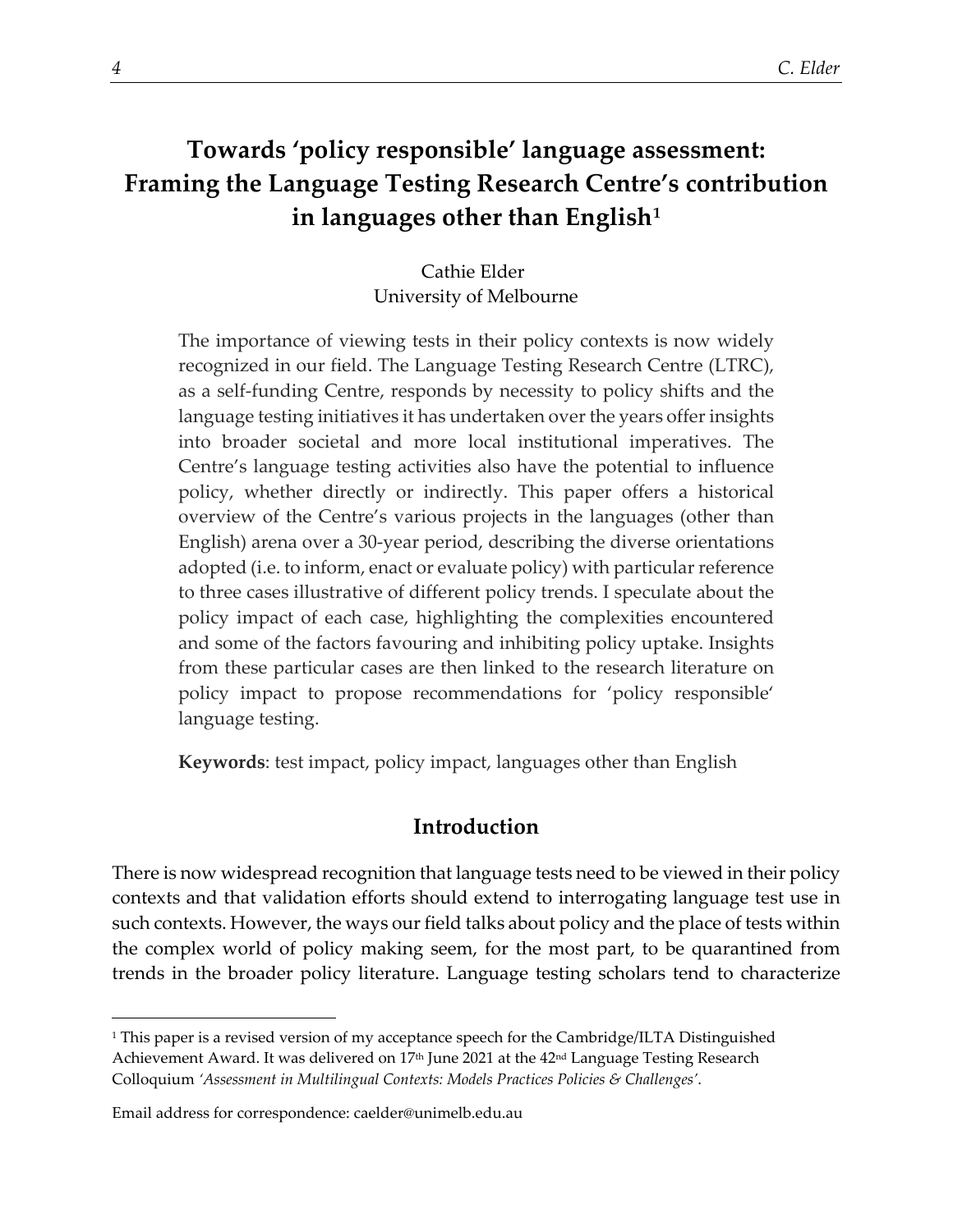policy mechanisms in linear terms, with policies seen as generating language tests, which in turn serve as vehicles for translating policy into action. Test impact is likewise, more often than not, cast as the influence of high stakes testing activity on teachers, learners and other stakeholders, with the test positioned at centre stage, rather than as part of a more complex web of sociopolitical interactions that both shape and are shaped by the policy environment.

In this paper I will reflect on what is known in the policy literature as the 'discursive web' and consider how this can illuminate the various interactions between policy and testing practice that have played out in projects conducted at the Language Testing Research Centre (LTRC), the University of Melbourne, the place where my career as a language tester was forged. It seems fitting in this anniversary issue to outline the Centre's extensive work in the languages arena and, drawing on examples of particular projects, to reflect on the multifaceted nature of its policy contribution as well as the factors that may have enhanced or constrained its policy impact.

I will move from these specific examples to a broader characterisation of the role of language testing activity within the policy 'web' proposing some principles for what I will term 'policy responsible' language testing.

## **Literature review**

### **Language tests in their policy context**

Discussions of policy in the language testing literature have been led by a small group of notable scholars such as Spolsky, Shohamy and McNamara. Spolsky (1995, 2001) was the first in our field to give sustained attention to the powerful institutional forces shaping the testing industry in the US and the decisions surrounding the creation of the TOEFL test. He showed that these forces were not necessarily benign, arguing for greater caution in the interpretation and uses of test scores and less reliance on test score alone for high stakes decision-making. Shohamy (e.g., 2001, 2003, 2008) cast her net more widely, exposing the power of tests and assessment standards as *de facto* policy instruments to perpetuate structural inequities and to constrain or distort what teachers teach and learners learn. McNamara (e.g., 2009, 2011), like Shohamy, emphasised the inherently political nature of language testing, linking this to the values dimension of Messick's formulation of test validity. He claims that our field's narrow focus on the technical qualities of our tests can blind us to the ideological and often discriminatory policy constructs which underlie them and to the social consequences of their use.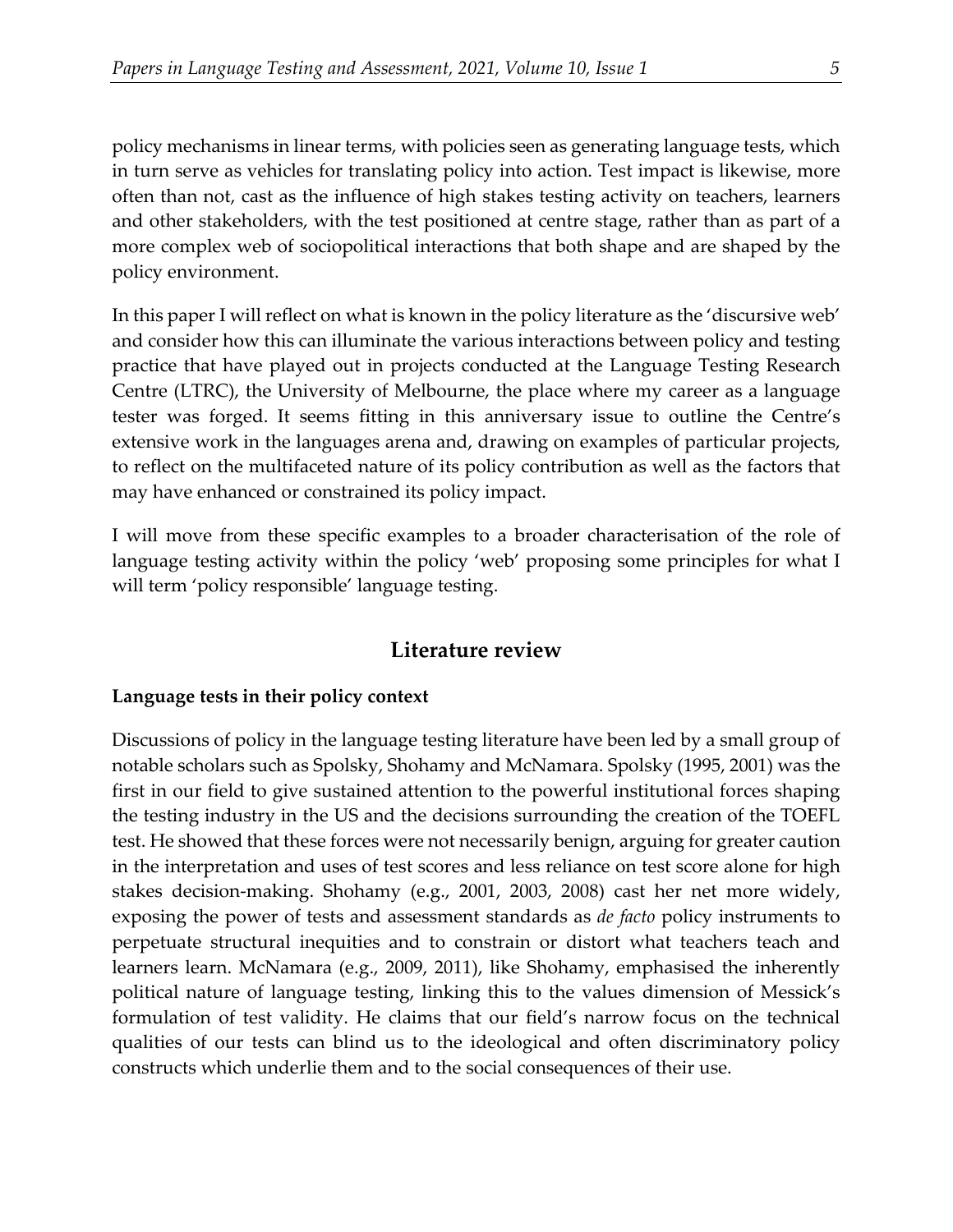Given the influential role of policy in determining both the shape of tests and their potentially insidious impact, Knoch and Macqueen (2020) (see book review by Hill, this issue) propose that the assumptions underlying assessment-related policies be themselves subject to systematic review and that such review be an integral part of the test validation process. Focussing on tests for professional purposes, they lay out an argument-based validity framework which lists the kinds of evidence needed to support or refute a range of policy assumptions. Chalhoub-Deville (2009), drawing on her experiences with the NCLB policy in the US, invokes social impact assessment (SIA) as the basis for proactive policy intervention. She advocates that test developers and researchers join forces to map the potential impacts of high stakes educational reform policies and to allocate responsibilities for evaluating these impacts before such policies are implemented.

The above-mentioned scholars and indeed many of the policy-related articles in our field tend to focus on high stakes language tests. These tests are generally characterised as part of a chain in which policies are formulated by those in authority, then tests are put to the service of policy edicts and in turn impact on test takers and other stakeholders, often, as is pointed out, with less than optimum consequences. While the focus on tests as instruments of policy is valuable, it is important to recognise that policies are not fixtures, but themselves emerge from dynamic networks of intersecting interests which are subject to change or contestation by various parties. The capacity of language testers to intervene within such networks is rarely discussed. Historical overviews of policy evolution, like those of Spolsky (1995), Menken (2008) and Bunch (2011) help us better understand the processes entailed in implementing policy-driven testing regimes, but the role of language testers in responding to these regimes is seldom emphasised. While some authors (e.g., see Dwyer 2002) offer sensible recommendations for combatting the negative consequences of government policies, these are not usually directed to language testing professionals. In cases where language testers are invited to review policy, for example in relation to test accommodation provisions in the US (e.g., Stansfield et al. 2000), their findings are generally confined to commissioned reports and we seldom hear of their policy impact. And when language testers do intervene to bring about change, such as the evidenced based change to a university admissions policy reported by Ginther and Yan (2017), the processes involved in such interventions are hidden from view (but see Knoch, this issue, for a notable exception). Deygers and Malone (2019) comment on the lack of dialogue between policy makers and language testers, attributing this to the divergent concerns and priorities of the different parties. A lack of reciprocal understanding may be one reason for our field's limited influence in the policy-making arena (Deygers, 2021).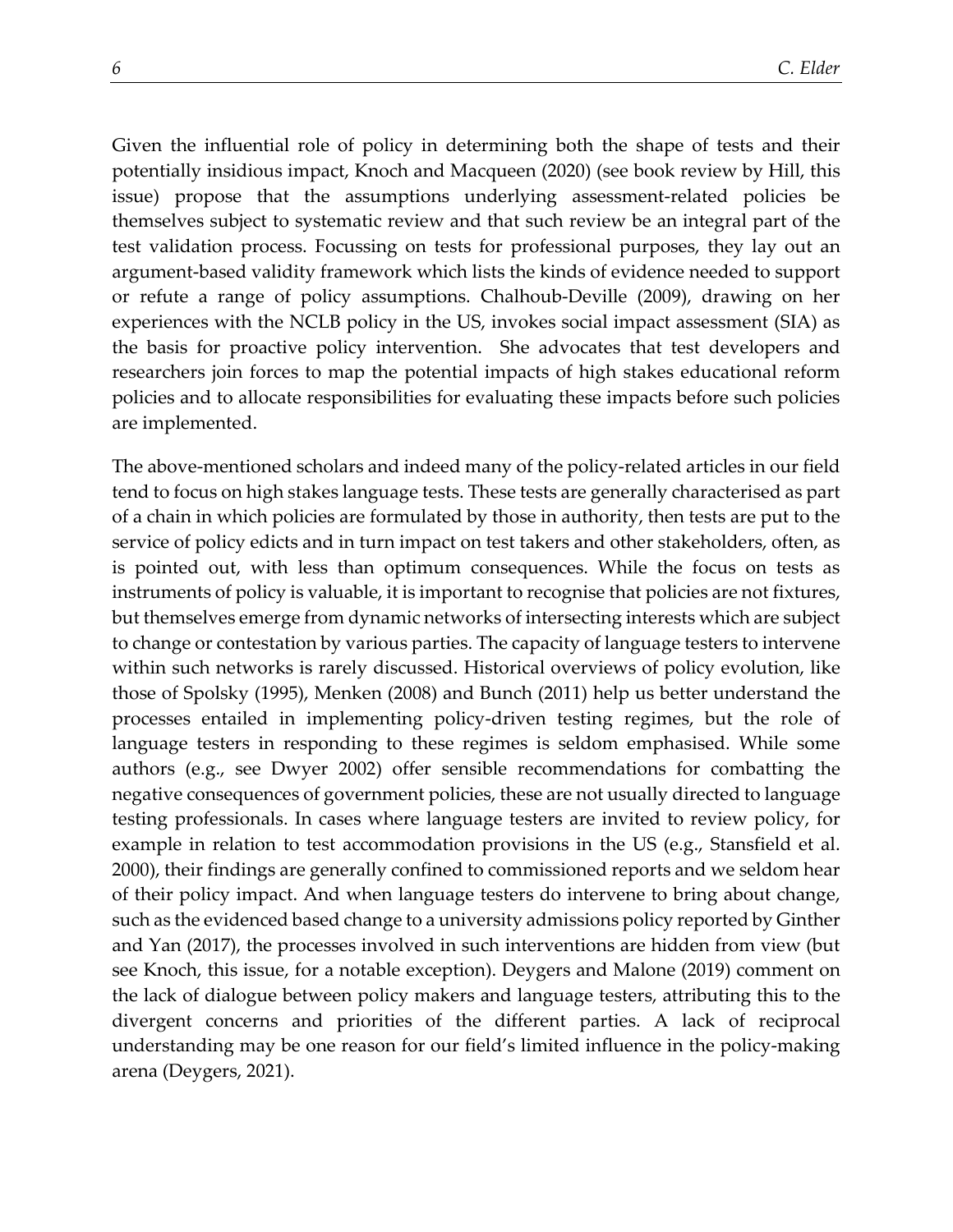In sum, more attention needs to be paid to how language testing expertise can be harnessed not simply in enacting policy mandates via our test instruments, but also in using our expertise to shape policy development in various governmental or institutional contexts. Documenting the processes and outcomes of such activities and their impact in local policy environments, I will argue, is of value not just for the historical record, but also for building the 'policy literacy' (Lo Bianco, 2001, 2019) needed for our profession to better engage with future policy agendas.

#### **Current conceptualizations of policy and policy impact**

Current thinking amongst scholars of policy and planning eschews the narrow notion of policy as text, instead characterising it as a 'discursive web' (Goldberg 2006). This metaphor stems from post-structuralist conceptualisations of policy (e.g., Ball, 1993; Gale, 1999) and chimes with the Foucaultian view of discourse as a practice or action. Gale (1999) emphasises the intertextual nature of policy and planning activities, involving both pre-existing and emerging discourses or 'policy ensembles' that compete with or complement one another to different degrees and influence how policy is taken up.

Lo Bianco and Aliani (2013) elaborate on this notion of policy as an interdiscursive struggle in their exposition of the chequered history of languages policy in Australia, which is the context addressed in this paper. They point to the marked contrast between asserted realities of policy rhetoric as manifest in successive government policy documents spanning the last three decades and the lived realities of schools, ultimately resulting in consistent failure to achieve desired language learning outcomes or to meet the language learning needs and aspirations of the majority of its citizens. They attribute this failure not just to the reductionist nature of many policy documents but to the multiple points of potential disruption and subversion enacted at different levels of policy intervention. These levels are characterised as different discourses in a model of policy and planning that incorporates *intention, rhetoric,* and *experience*. *Intention* is about the official policy text, which is essentially a formal plan for a future new social or educational order (which itself arises from a particular set of social and historical circumstances) issued by bodies with the authority to allocate resources and manage implementation. *Rhetoric* is about the interpretation of the policy – the discussion and debates that occur amongst those (government bureaucrats, academics, community representatives and others) on whom these bodies depend if their authority is to be legitimised, confirmed and operationalised. *Experience* is about how policy, once enacted, is taken up or indeed contested by those for whom it is designed, whether this be language teachers and learners or other parties. These levels are not linear, with policy generating rhetoric then rhetoric generating experience but rather, as other policy scholars have argued, form a dynamic network or "discursive web", such that they are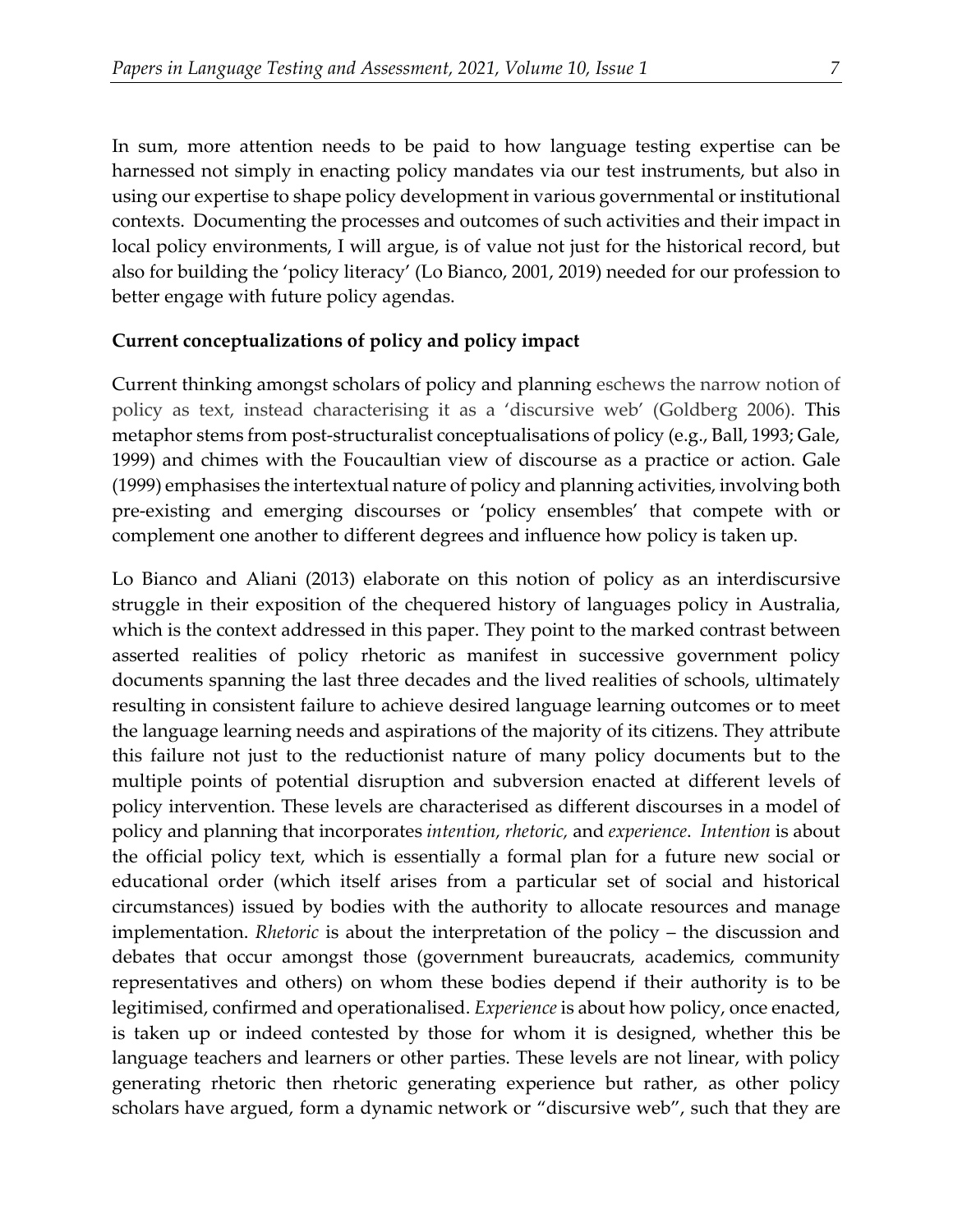mutually constituting and interacting over different time frames. Lo Bianco & Aliani (2013) and Slaughter et al. (2019) show how these dynamic interactions play out in the Australian context, where successive top-down policy prescriptions for language learning programs in schools have been met by lukewarm or intermittent commitment from school principals, teachers and their students resulting in token language teaching programs and limited language gains in many cases.

Professional language testing activity, I would suggest, can operate at different levels of this policy network. We may apply our expertise formatively, offering advice which feeds into policy intentions or indeed, as Shohamy and others have pointed out, our tests may themselves, for better or for worse, become a *de facto* policy standing in place of any formal statement of intent. Our testing expertise can also create new discourses at Lo Bianco's middle *rhetoric* level of policy by interpreting, distilling, and offering instruments to operationalise officially stated policy intentions, alongside other solutions offered by different authorities charged with policy implementation. We may also position ourselves within the *experience* layer of the policy web, working with teachers and learners and other stakeholders on the receiving end of policy edicts to evaluate how a policy is unfolding on the ground, by observing test preparation activities or measuring language learning gains, for example.

Given the complex ecology of policy, estimating the impact of any single intervention is obviously a fraught exercise. Multiple influences at various levels of the policy network may function to diffuse expert knowledge and evidence and to foster or thwart policy implementation. The efficacy of our contributions will of course on how power is distributed between different arbiters (Johnson & Johnson 2014). Policy change, as Thomas (2007) points out, is itself dynamic, emerging from of a web of decisions that may reflect competing values and result in political compromises. Such decisions take time, meaning that impact is not always immediate. Whether impact is direct or less direct, immediate or delayed, will also depend on whether an intervention is oriented to conceptual (consciousness-raising) or instrumental (action-oriented) change (Nutley et al., 2007). Attempting to gauge policy impact is nevertheless worthwhile, as the outcomes of any initiative (even when uneven or non-existent) can influence future policy discussion, leading potentially to a process of learning, adaptation and improvement (Dunlop & Radaelli, 2018).

# **The current study: overview of policy work at the Language Testing Research Centre**

The focus of this paper will be on the language tester's role and degree of agency and impact within the discursive web of policy as it plays out in the work of a particular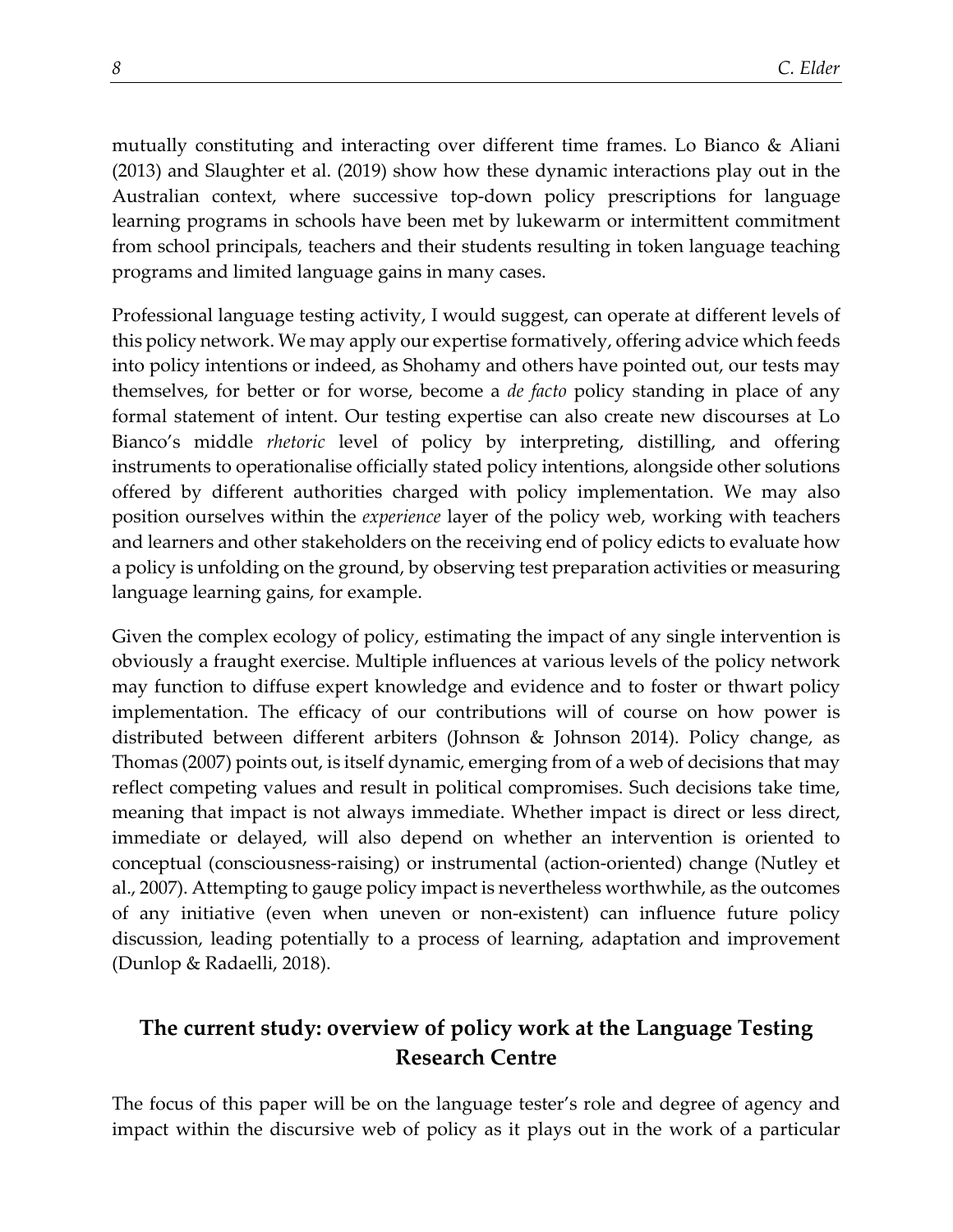testing organisation in Australia, the Language Testing Research Centre (LTRC) at the University of Melbourne. The account is written from an insider perspective, drawing on my personal experiences first as a junior researcher and some years later as Centre Director. The LTRC, founded late in 1989, was one of several applied linguistics centres created as subsidiaries of the National Language Institute of Australia (NLIA). The NLIA was set up in response to Australia's National Language Policy (NLP) (Lo Bianco, 1987, a landmark document which laid out the plurilingual principles and goals for the nation. The LTRC's mission encompassed various research and development activities in language assessment that would work for the furtherance of NLP goals. The Centre relied initially on seed funding from the Commonwealth and then, as time progressed, continued as a self-funding body, seeking grants from federal, state, and institutional sources to sustain its activities. These activities reflect the shifting language policy environment in Australia while also shaping policy in various ways, as will be seen.

To prepare for this paper I consulted Centre records as well as current and former Centre staff to draw up an inventory of assessment-related projects in languages other than English (hereafter LOTE) that have been conducted at the Centre over the thirty-year period since its inception in 1990. The LOTE acronym was once widely used in Australia rather than foreign language, in recognition of the fact that languages offered within the primary or secondary school system are not in fact foreign to those who study them given that they may be used by their parents at home. The term has since fallen out of favour amongst those arguing their case within the rhetoric layer of policy due to the implication that it "others" and thereby demotes the status of non-English languages. It has been replaced simply by 'languages' or 'additional language'. I use LOTE in this article both for historical reasons – this was the term previously in use - and because it makes it clear that projects involving English, whether as first or additional language, are not included in the inventory. My decision to focus on LOTE projects was to draw attention to areas of the Centre's work that have been central to its role both locally and nationally but may be less well-known than more widely publicised work relating to high stakes English assessment.

Table 1 lists the various projects chronologically, specifying for each one the source of funding (Column 4), aim (Column 5) and broad policy function (Column 6). It can be seen that many of these projects are funded by the Australian federal government, using resources allocated to official language policies. Others are commissioned by educational authorities at the state or regional level, whose jurisdictions and policies overlap with federal ones in some cases. Two have been directly funded by private schools. One project is funded by a regional health service in the state of New South Wales and another by a not-for-profit research organisation (the Australian Council for Educational Research) based in Victoria. The remainder have been resourced by grants from the Centre's host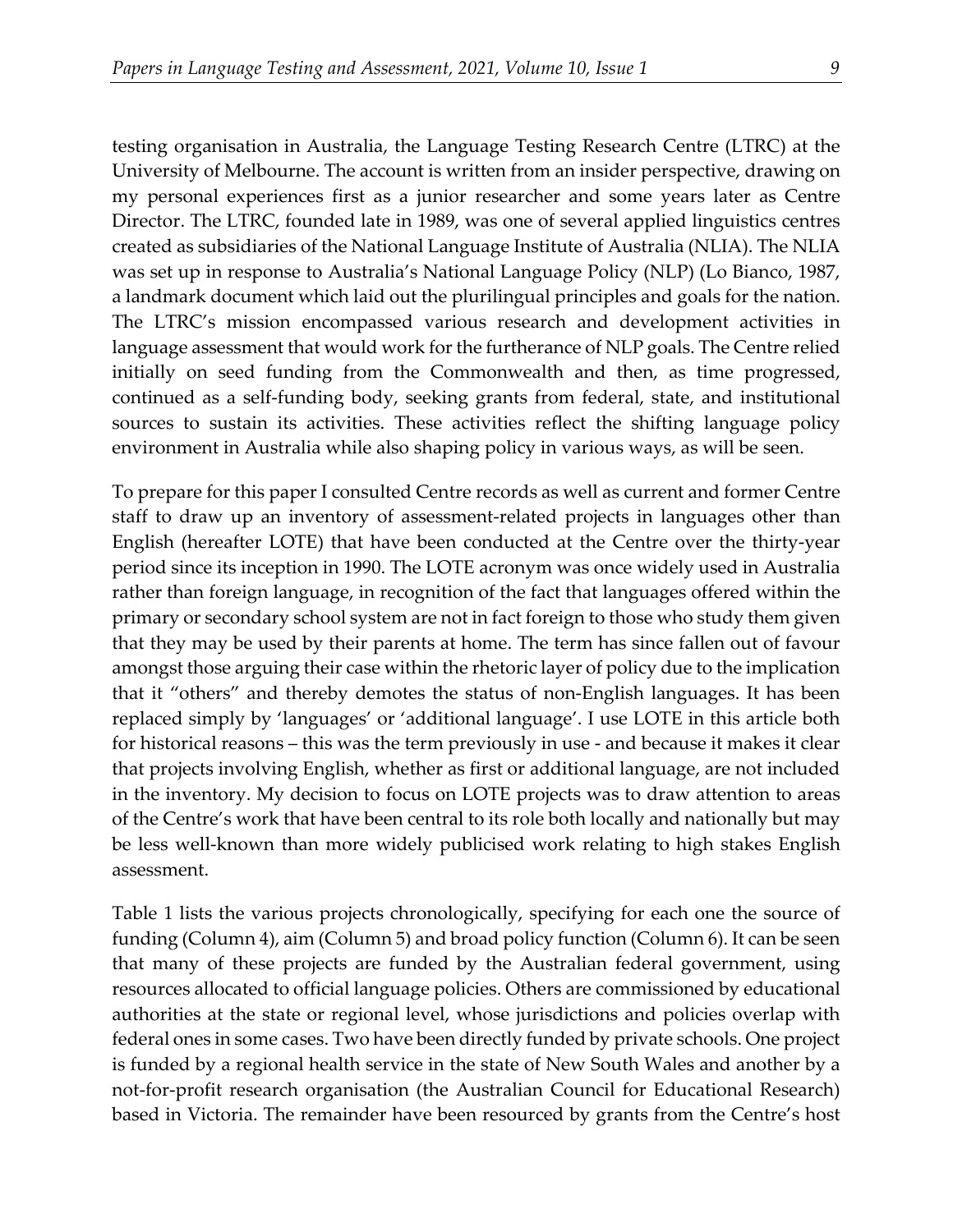institution, the University of Melbourne. The language or range of languages addressed by each project also varies. Indigenous and immigrant languages are represented, reflecting various policies oriented to meeting the needs of Australia's multicultural and multilingual constituencies that have resulted in ongoing funding provision for multilingual services and for language education, including mainstream school language programs catering for heritage and non-heritage students (i.e., those with and without a home background in the target language). There is also a notable emphasis on Asian languages in response to successive national policies geared to Asia literacy and the study of Asian languages for utilitarian purposes, to serve Australia's political and economic interests in the region (Lo Bianco & Slaughter, 2009).

The aims of each project vary widely as does the type of testing activity undertaken. I have broadly classified the projects into three categories (Column 6) characterising their function within the policy network as follows:

- G: those directed to *guiding* policy formation
- I: those involving the development of a test or other assessment tool needed to *implement* a policy that had already been formulated
- E: those geared to *evaluating* the outcomes of a particular policy after it had been enacted.

It is acknowledged that these categories are not always mutually exclusive, but they serve to identify what those working on the project at the time perceived to be its prime function in the policy environment. Overall, it can be seen that the Centre's LOTE activities over the years have been fairly evenly spread across these categories:  $G(n=9)$ ; I (n=8); E (n = 8).

| <b>Dates</b> | N <sub>o</sub> | Name of project            | <b>Funding body</b> | Aim of project               | Policy |
|--------------|----------------|----------------------------|---------------------|------------------------------|--------|
|              |                |                            |                     |                              | func-  |
|              |                |                            |                     |                              | tion   |
| 1990-91      | 1              | Hebrew language            | Mt Scopus           | To gauge attitudes and       | E      |
|              |                | immersion program          | Secondary           | learning achievements        |        |
|              |                | evaluation                 | College             | among participants in a late |        |
|              |                |                            |                     | Hebrew immersion at a        |        |
|              |                |                            |                     | Jewish day school            |        |
| 1991 -       | $\overline{2}$ | <b>Australian Language</b> | Australian          | To recognise school-based    |        |
| 1995         |                | Certificates (test         | Council of          | language learning            |        |
|              |                | development and            | Educational         | achievements and provide     |        |
|              |                | analysis). Various         | Research            | incentives for continuing    |        |
|              |                | languages.                 |                     | language study               |        |

**Table 1.** LOTE projects conducted at the LTRC over a 30-year period (1990-2020)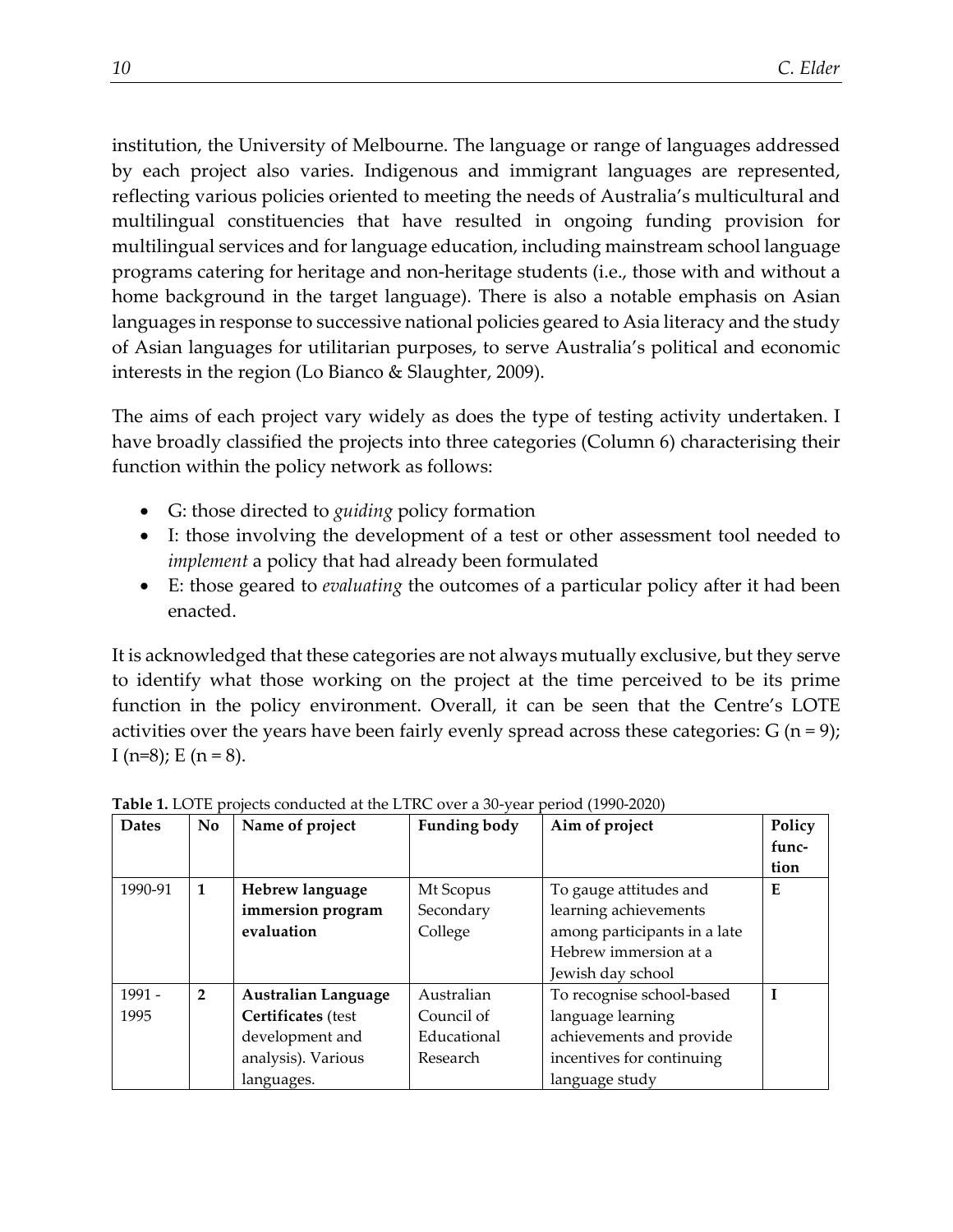| 1993-4 | 3                | Proficiency tests for                  | Commonwealth    | To assess readiness to teach   | $\mathbf I$ |
|--------|------------------|----------------------------------------|-----------------|--------------------------------|-------------|
|        |                  | language teachers                      | Department of   | languages in the school        |             |
|        |                  | (Italian, Japanese &                   | Employment      | context.                       |             |
|        |                  | Indonesian)                            | Education &     | To contribute to the process   |             |
|        |                  |                                        | Training        | of defining competency         |             |
|        |                  |                                        |                 | levels in relation to LOTE     |             |
|        |                  |                                        |                 | teaching and provide a         |             |
|        |                  |                                        |                 | national benchmark for         |             |
|        |                  |                                        |                 | language teacher educators     |             |
| 1993-5 | $\bf{4}$         |                                        | Commonwealth    |                                | $\rm I$     |
|        |                  | Tests of Japanese &<br>Korean for tour |                 | To certify LOTE competence     |             |
|        |                  |                                        | Department of   | for the workplace and          |             |
|        |                  | guides                                 | Employment      | enhance employment             |             |
|        |                  |                                        | Education &     | opportunities for Japanese     |             |
|        |                  |                                        | Training        | and Korean speakers            |             |
| 1993-4 | 5                | Placement tests for                    | University of   | To assess entry proficiency    | $\rm I$     |
|        |                  | incoming university                    | Melbourne       | levels of students to aid in   |             |
|        |                  | language students                      |                 | placement decisions            |             |
|        |                  | (French, Japanese,                     |                 |                                |             |
|        |                  | German and Italian).                   |                 |                                |             |
| 1994-5 | $\boldsymbol{6}$ | Proficiency test for                   | University of   | To monitor outcomes of         | ${\bf E}$   |
|        |                  | exiting Japanese                       | Melbourne       | university language learning   |             |
|        |                  | university students                    |                 | and provide certification of   |             |
|        |                  |                                        |                 | Japanese language              |             |
|        |                  |                                        |                 | competence                     |             |
| 1995-7 | $\overline{7}$   | <b>Common Assessment</b>               | Victorian Board | To develop oral and reading    | $\rm I$     |
|        |                  | Tasks 2 & 3 (Japanese)                 | of Studies      | assessments for end-of-        |             |
|        |                  |                                        |                 | school Japanese                |             |
|        |                  |                                        |                 | examinations                   |             |
| 1995 - | $\bf 8$          | Categorisation of                      | Victorian       | To assist the state assessment | G           |
| 1998   |                  | <b>LOTE</b> learners by                | Tertiary        | authority in implementing a    |             |
|        |                  | language background                    | Admissions      | compensatory scheme to         |             |
|        |                  |                                        |                 |                                |             |
|        |                  | (various languages)                    | Centre          | rectify perceived bias in the  |             |
|        |                  |                                        |                 | end-of-school language         |             |
|        |                  | <b>The National Asian</b>              | Australian      | examinations                   | G           |
| 1996   | 9                |                                        |                 | To survey student outcomes     |             |
|        |                  | <b>Languages in Schools</b>            | Government      | in Asian languages             |             |
|        |                  | project                                | Department of   |                                |             |
|        |                  |                                        | Employment,     |                                |             |
|        |                  |                                        | Education,      |                                |             |
|        |                  |                                        | Training &      |                                |             |
|        |                  |                                        | Youth Affairs   |                                |             |
| 1996-7 | 10               | Investigating the                      | University of   | To inform curriculum design    | G           |
|        |                  | relationship between                   | Melbourne       | by exploring the contribution  |             |
|        |                  | metalinguistic                         |                 | of metalinguistic knowledge    |             |
|        |                  | knowledge and                          |                 | to success in university       |             |
|        |                  | success at university                  |                 | language study                 |             |
|        |                  | language study                         |                 |                                |             |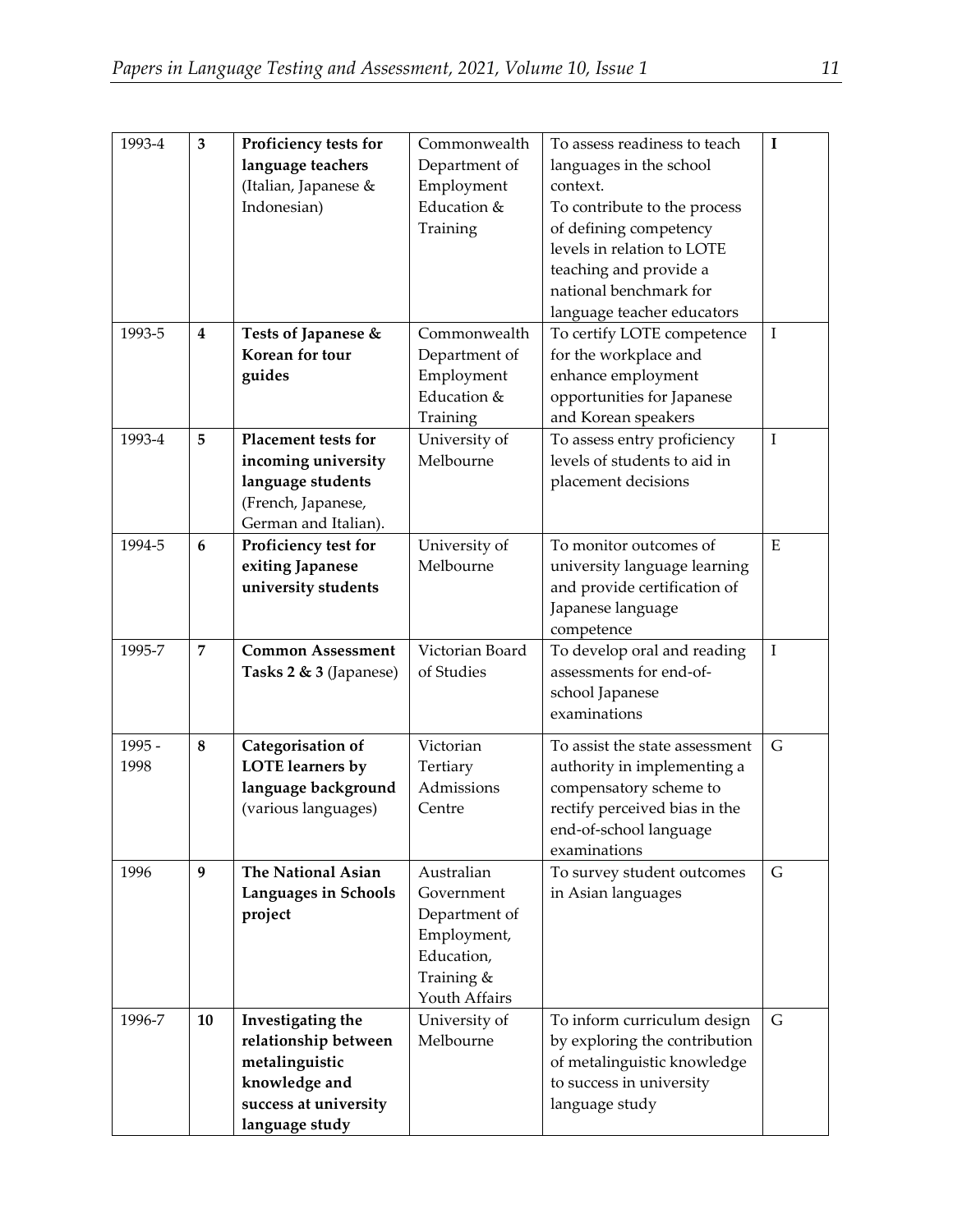|               |    | (French, Italian,<br>Chinese)                                                                                                                                                    |                                                                                           |                                                                                                                                                                                                                                                                      |               |
|---------------|----|----------------------------------------------------------------------------------------------------------------------------------------------------------------------------------|-------------------------------------------------------------------------------------------|----------------------------------------------------------------------------------------------------------------------------------------------------------------------------------------------------------------------------------------------------------------------|---------------|
| 1998-<br>1999 | 11 | <b>Evaluating bilingual</b><br>programs in Victorian<br>schools (Chinese,<br>Japanese, Arabic)                                                                                   | Victorian<br>Department of<br>Education and 6<br>Victorian<br>government<br>schools       | To evaluate the<br>implementation and<br>language learning outcomes<br>of state-funded bilingual<br>programs                                                                                                                                                         | ${\bf E}$     |
| 1998-9        | 12 | A description and<br>exploratory<br>evaluation of program<br>types in indigenous<br>and community<br>languages (Arabic,<br>Khmer, Italian,<br>Chinese, Noongar,<br>Yindjibarndi) | Commonwealth<br>Department of<br><b>Education</b> and<br>Training &<br>Youth Affairs      | To consider the value of<br>different approaches to<br>language learning via<br>exemplary case studies in<br>Australian schools                                                                                                                                      | ${\bf E}$     |
| 1998-9        | 13 | A comparison of<br>beginning and<br>continuing students<br>of French in Years 7, 8<br>& 9                                                                                        | Presbyterian<br>Ladies' College<br>and Association<br>for Independent<br>Schools          | To estimate the value of an<br>early start in foreign<br>language learning in a<br>private school context                                                                                                                                                            | ${\bf E}$     |
| 1998-9        | 14 | Longitudinal and<br><b>Comparative Study of</b><br>the Attainment of<br><b>Language Proficiency</b><br>(French Italian,<br>Indonesian and<br>Japanese)                           | Commonwealth<br>Department of<br>Employment,<br>Education,<br>Training &<br>Youth Affairs | To compare achievements<br>across a range of language<br>taught in school-based<br>language programs                                                                                                                                                                 | ${\bf E}$     |
| 1999          | 15 | <b>Bilingual health</b><br>workers language<br>assessment project                                                                                                                | South-Western<br>Sydney Area<br><b>Health Service</b>                                     | To investigate the feasibility<br>of developing a test of oral<br>skills in three community<br>languages (Arabic, Spanish<br>and Vietnamese) to measure<br>linguistic competence of<br>health workers interacting<br>with NESB patients in the<br>healthcare setting | ${\mathsf G}$ |
| 1999-<br>2000 | 16 | Development of<br>annotated student<br>work samples to<br>accompany<br>Curriculum &<br><b>Standards Framework</b>                                                                | Victorian<br>Department of<br>Education                                                   | To assist teachers with<br>interpreting, assessing and<br>reporting student<br>performance against the CSF                                                                                                                                                           | $\bf I$       |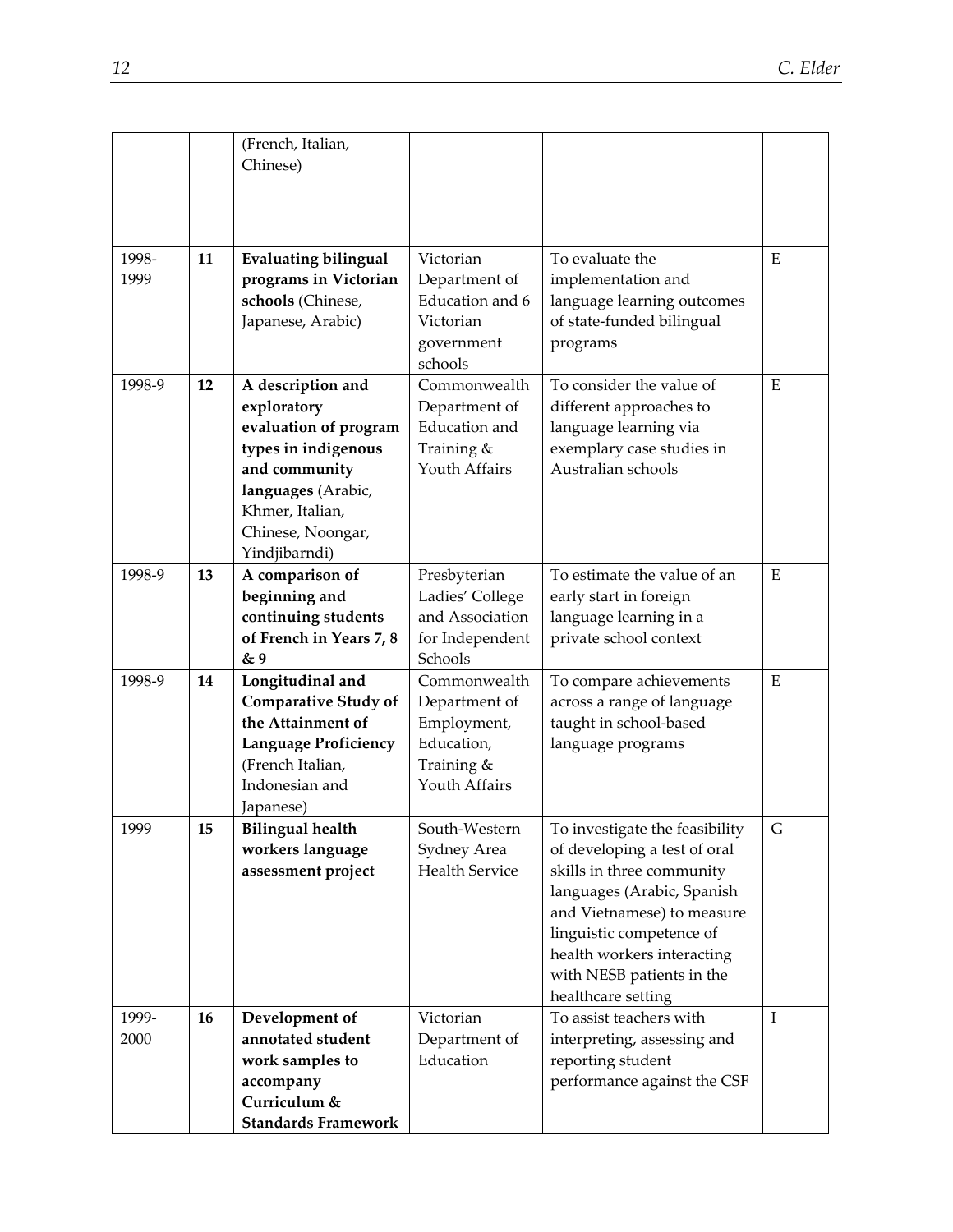|          |    | (CSF) (Indonesian,<br>French, Chinese and<br>Japanese) |                  |                               |           |
|----------|----|--------------------------------------------------------|------------------|-------------------------------|-----------|
| 2000     | 17 | Monitoring standards                                   | Western          | To assess student             | ${\bf E}$ |
|          |    | in education in                                        | Australian       | performance in Japanese at    |           |
|          |    | languages other than                                   | Department of    | two levels of schooling       |           |
|          |    | English (Japanese)                                     | Education        |                               |           |
| 2003     | 18 | Student outcomes in                                    | Australian       | To raise awareness of what is | G         |
|          |    | Asian languages                                        | Department of    | achievable in school-based    |           |
|          |    | (Japanese and                                          | Education        | Asian languages education     |           |
|          |    | Indonesian)                                            | Science and      |                               |           |
|          |    |                                                        | Training         |                               |           |
| 2009-    | 19 | <b>Student Achievement</b>                             | Australian       | To establish baseline for     | G         |
| 2011     |    | in Asian Languages                                     | Department of    | describing student            |           |
|          |    | <b>Education (SAALE),</b>                              | Education        | achievement and to consider   |           |
|          |    | (Chinese, Japanese,                                    | Employment &     | the contribution of language  |           |
|          |    | Indonesian, Korean)                                    | Workplace        | background and time-on-       |           |
|          |    |                                                        | Relations        | task to school achievement in |           |
|          |    |                                                        |                  | Asian languages               |           |
| $2011 -$ | 20 | Online placement                                       | University of    | To assess proficiency of      | $\rm I$   |
| 2013     |    | testing for university                                 | Melbourne        | incoming undergraduate        |           |
|          |    | language programs                                      |                  | students for placement in     |           |
|          |    | (French, Arabic,                                       |                  | particular course levels      |           |
|          |    | German, Italian,                                       |                  |                               |           |
|          |    | Spanish, Russian,                                      |                  |                               |           |
|          |    | Indonesian, Chinese                                    |                  |                               |           |
|          |    | and Japanese)                                          |                  |                               |           |
| $2011 -$ | 21 | <b>Language Assessment</b>                             | Defence Force    | To review current             | ${\bf E}$ |
| 2012     |    | at the Australian                                      | School of        | assessment practices within   |           |
|          |    | <b>Defence Force School</b>                            | Languages        | the DFSL in relation to a     |           |
|          |    | of Languages (DFSL)                                    |                  | competency-based              |           |
|          |    |                                                        |                  | curriculum reform             |           |
| 2015-    | 22 | <b>LOTE</b> proficiency                                | National         | To review feasibility of      | G         |
| 2016     |    | screening of                                           | Authority for    | available options for         |           |
|          |    | candidates seeking                                     | Accreditation of | preliminary testing of LOTE   |           |
|          |    | accreditation as                                       | Translators and  | proficiency prior to sitting  |           |
|          |    | interpreters and                                       | Interpreters     | the NAATI translation and     |           |
|          |    | translators                                            | (NAATI)          | Interpreting exams            |           |
| 2016     | 23 | Determining and                                        | National         | To set minimum language       | G         |
|          |    | implementing                                           | Authority for    | proficiency standards in a    |           |
|          |    | language proficiency                                   | Accreditation of | range of languages for        |           |
|          |    | standards for the                                      | Translators and  | interpreting and translating  |           |
|          |    | Australian interpreter                                 | Interpreters     | purposes and to review test   |           |
|          |    | and translator                                         | (NAATI)          | options for determining       |           |
|          |    | professions                                            |                  | attainment of these           |           |
|          |    |                                                        |                  | minimum standards             |           |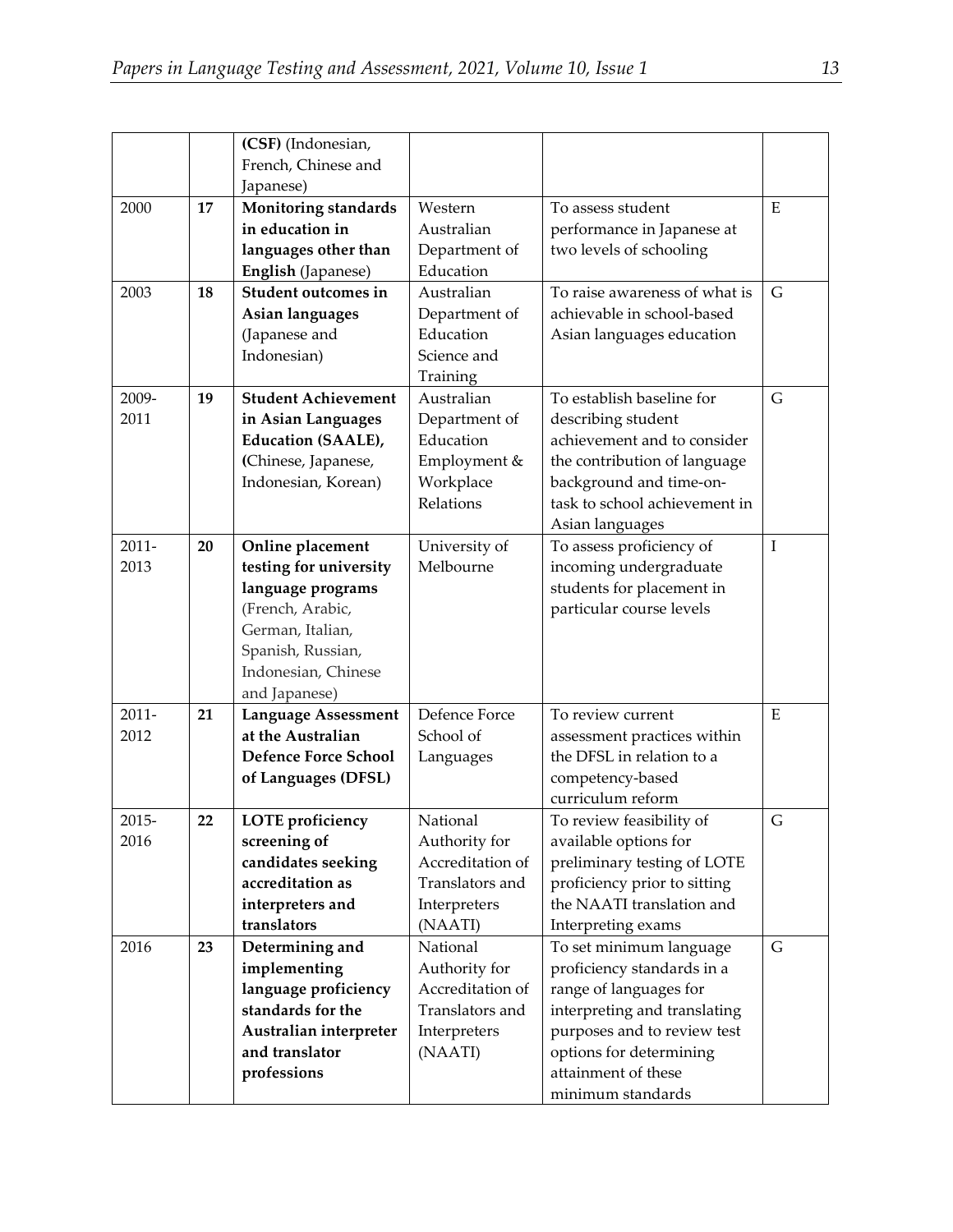| 2016     | 24 | <b>LOTE Public Service</b> | National         | To determine eligibility for    | $\mathbf I$ |
|----------|----|----------------------------|------------------|---------------------------------|-------------|
|          |    | Language Aide test         | Authority for    | language allowances for         |             |
|          |    |                            | Accreditation of | those needing to                |             |
|          |    |                            | Translators and  | communicate at a basic level    |             |
|          |    |                            | Interpreters     | in LOTE in the workplace        |             |
|          |    |                            | (NAATI)          |                                 |             |
| $2019 -$ | 25 | Language rating            | Defence Force    | To align levels on the          | G           |
| 2020     |    | scales mapping             | School of        | <b>Australian Defence Force</b> |             |
|          |    |                            | Languages,       | Rating Scale (ADLPRS) with      |             |
|          |    |                            | Australian       | those of other formal           |             |
|          |    |                            | Department of    | language qualifications         |             |
|          |    |                            | Defence          |                                 |             |

From each category one project in which I was personally involved has been chosen to reflect on how the Centre's policy contribution might be framed and evaluated. These three cases will be presented in chronological order.

# **Case One**

The first project I will discuss, the Italian Proficiency Test for teachers (the first component of Project 3 in Table 1 above) has been categorised as I (*Implementing* policy), since it involved the development of an assessment tool to be used in the service of overlapping national and state language policies of the time (early 1990s) geared to fostering an early start for studying a second or additional language by expanding program offerings in Australian primary schools. Implementation of these policies was dependent on the availability of well-trained teachers proficient in the languages to be taught (Nicholas et al. 1993). Accordingly, the NLIA secured funding on the Centre's behalf from the federal government's Innovative Languages Other than English in Schools (ILOTES) program to design a prototype test for measuring teacher proficiency in Italian, which at the time was the most widely taught language in primary school<sup>[3](#page-10-0)</sup>.

## *Project aims and implementation*

The immediate aim was to assist the implementation of the language learning policy by offering a tool for assessing the communicative competence of trained primary school teachers who had not completed a major study in Italian at the university, but who might, by dint of qualifications gained elsewhere or home exposure to the language as children of Italian immigrants, be sufficiently proficient to qualify as specialist LOTE teachers. It was also hoped that, by modelling the communicative demands of the language teaching situation in the test, we might generate positive washback, signaling to teachers and

<span id="page-10-0"></span><sup>3</sup> Italian was attractive both as a prestige "world language" as well as a language widely used by members of the local Italian community.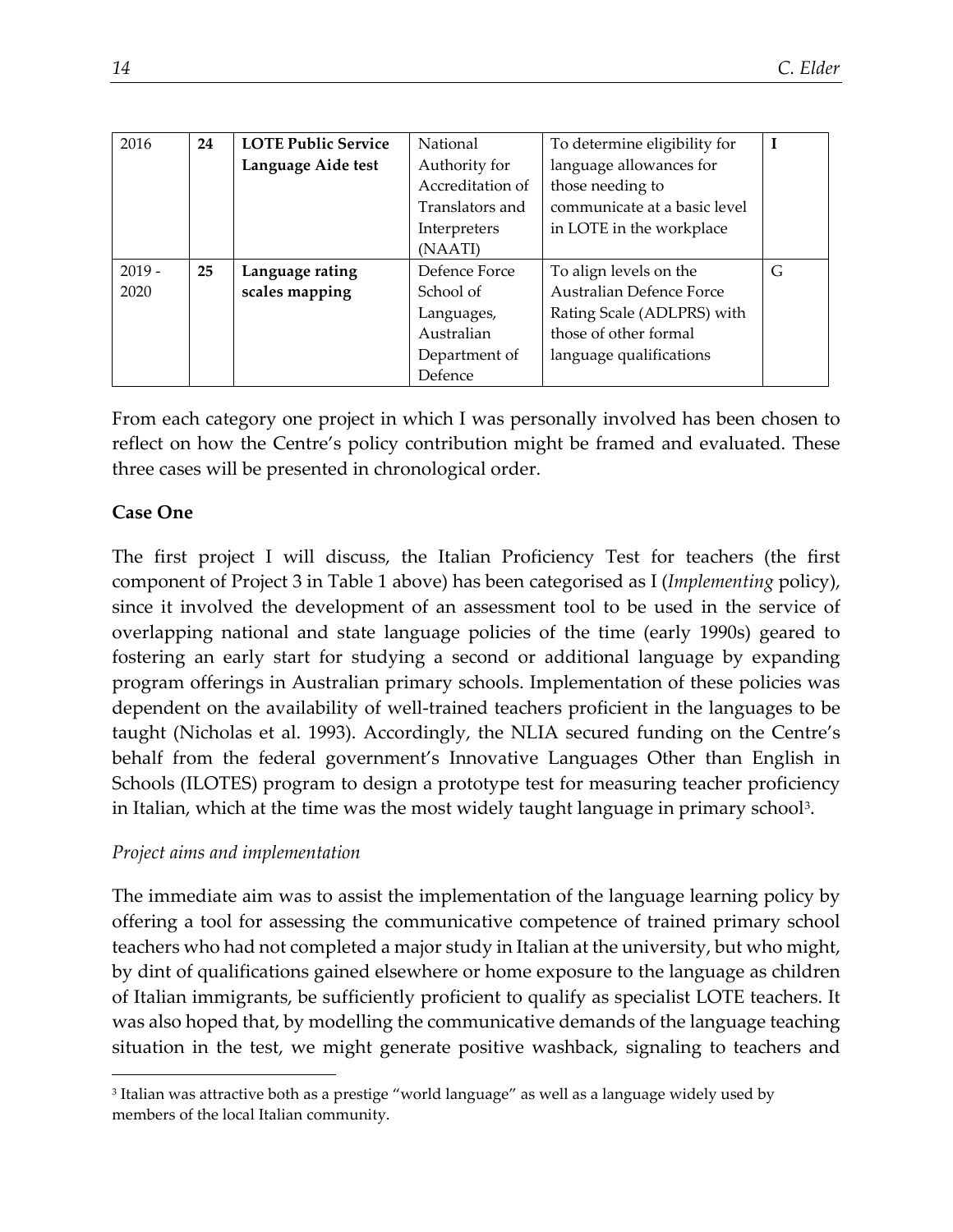teacher trainers the importance of providing an input-rich environment in which the target language was used to perform multiple functions in and outside the classroom. We opted for a task based Languages for Specific Purposes (LSP) approach to test design informed by a scan of the Second Language Acquisition (SLA) literature, classroom observation and insights from classroom teachers about target language use in the professional context (Elder 1994). The speaking sub-test, for example, required test candidates to simulate the teacher role in performing various classroom tasks in Italian such as, reading aloud, setting up a roleplay activity and giving feedback on a piece of written work as if to a class of children.

Discussions around the use of the test for its intended purpose were disappointing. The Italian Department in the School of Languages where the Centre is located had simultaneously secured state funding to run intensive language upgrade programs for Italian teachers in the school break and agreed to offer these teachers as trial participants for the test. However, department lecturers baulked at endorsing our test for official use as a screening tool, believing its content and task types were in no sense equivalent to what was offered in their degree programs. They were also, understandably, anxious about any gatekeeping role for entry to teaching being allocated to an outside agency. Anxious to assuage such sensitivities, the Department of Education ultimately decided to by-pass our testing model and give autonomy to university language departments in determining the communicative readiness to teach of those without a local university language qualification. These departments were asked to undertake their own assessments of applicants' language competence and to issue "Statements of Equivalence" affirming that the applicant's competence was on a par with the exit standard of a 3-year major in the target language. The assessment guidelines offered to them were general in nature<sup>[4](#page-11-0)</sup> and did not relate specifically to classroom language use or to the particular communicative demands of the teaching profession.

Perhaps we were naïve in expecting uptake of our specific purpose assessment model given the push from various quarters to maintain standards of a more traditional kind. It should nevertheless be acknowledged that turf wars between different stakeholders are a normal part of the *rhetoric* layer of policy, which is an 'agitational space' (Lo Bianco & Aliani, 2013) filled with vested interests, both professional and political, competing for influence on policy implementation.

*Impact of the project*

<span id="page-11-0"></span><sup>4</sup> For a current copy of the guidelines see

https://www.education.vic.gov.au/Documents/school/principals/curriculum/Updated SoE Guidelines a [nd\\_assessment\\_record.pdf\)](https://www.education.vic.gov.au/Documents/school/principals/curriculum/Updated_SoE_Guidelines_and_assessment_record.pdf)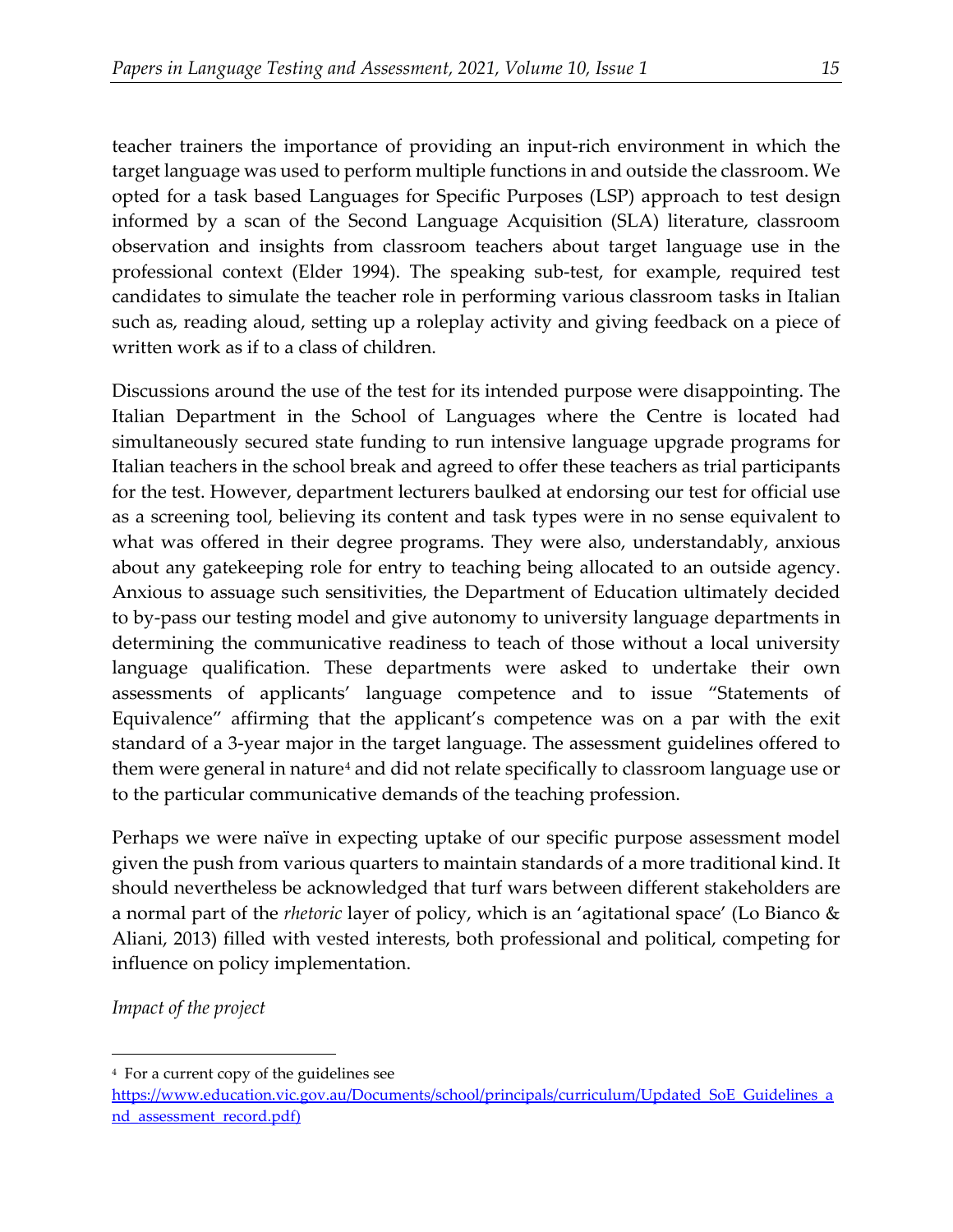Our success in achieving the project's immediate goal to assess and assist in the selection of linguistically proficient classroom teachers the test clearly fell short of expectations perhaps a function of too little attention paid to politically strategic alignments before embarking on the project. The story of the project did not end there, however. If we take a longer view of the policy impact of the test, it becomes clear that the approach adopted and the publications ensuing from the project generated significant interest among different teaching faculties and other agencies around Australia. They too were grappling with questions of the readiness of teachers to service the LOTE programs funded under federal and state policies. For example, a teacher educator in the state of Victoria was commissioned by a local forum of teacher educators and administrators in the LOTE sector to draw up a set of specifications indicating the communicative functions and linguistic repertoire teachers would need to command for effective performance in the classroom and associated professional domains (Nicholas, 1997). To do so he drew on the findings of the published needs analysis undertaken for our project (Elder, 1994). These proficiency requirements were then communicated to university language departments to assist them in planning and delivering a language curriculum that would equip students with the language skills needed in teaching contexts. We know of at least one department which subsequently offered an elective subject along these lines focussing specifically on classroom language use.

In the meantime, the LTRC sought and received NLIA funding for parallel teacher test projects in Japanese and Indonesian. Although space constraints preclude our mapping the fortunes of these tests, the conceptual work behind their design disseminated through various publications (e.g., Elder, 1993a & b; Elder, 1994; Iwashita & Brown, 2005; Elder 2001; Elder & Kim 2014; Hill, 1996) has informed similar LSP assessments both within and outside Australia. Moreover, the reputation the Centre has built from this work has led to requests for advice by other agencies. One recent request has yielded a new project for the LTRC, commissioned by a body responsible for the professional licensure of teachers. Its brief is to review the suitability of English proficiency tests (such as IELTS, TOEFL and PTE) to determine whether overseas-trained teachers applying to work in Australia have the skills needed to communicate effectively in the school context. Funding comes again from the federal government, now concerned with raising teacher standards across the board as part of a push to arrest Australia's declining PISA outcomes.

In sum, although the direct impact of the Italian teacher proficiency test on the language teachers and teacher educators for whom it was intended (i.e., those forming part of Lo Bianco's *experience* layer of policy mentioned above) may have been slight, the project does seem to have generated significant further thinking, planning and action on teacher language proficiency over the longer term.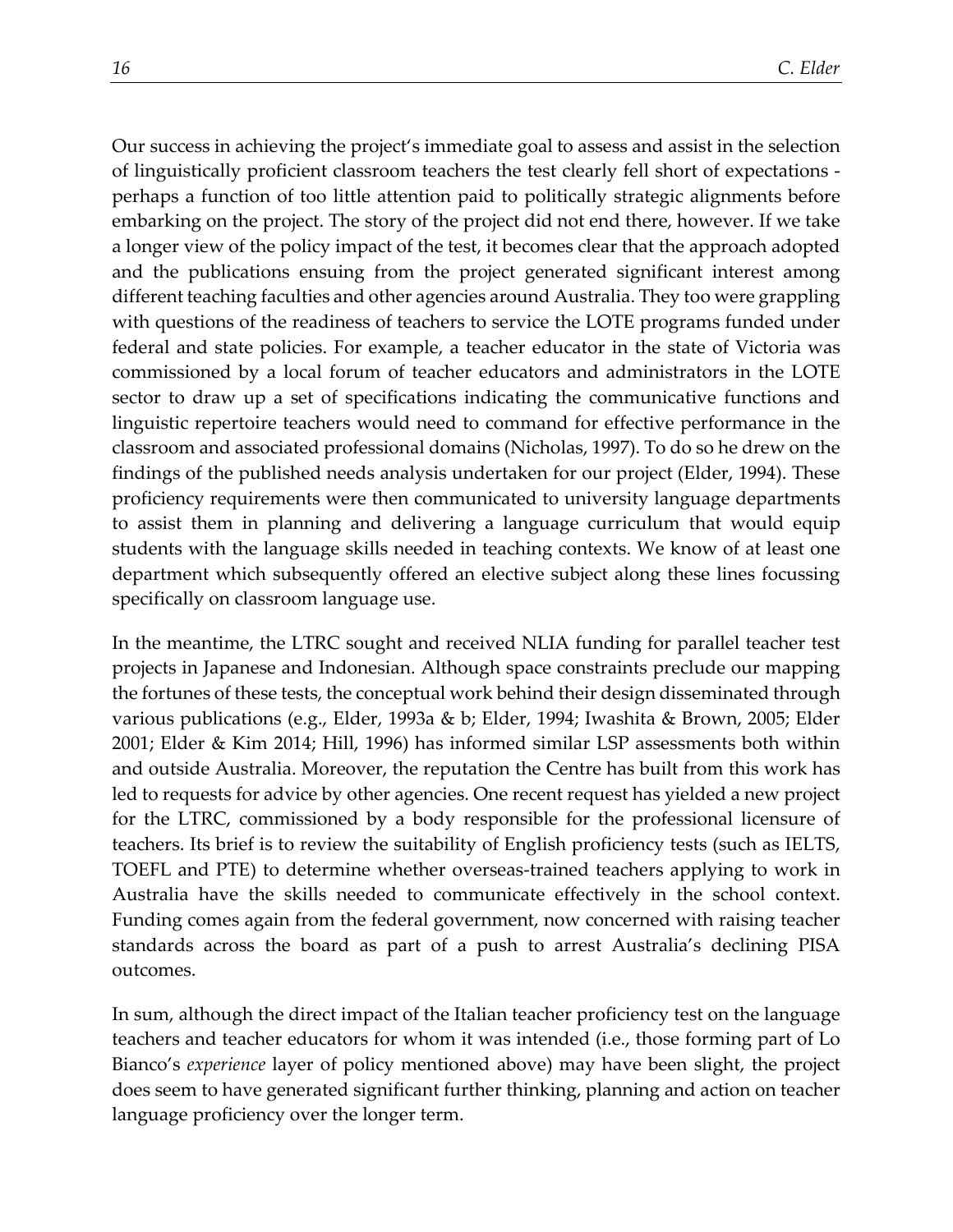#### **Case Two**

The second example of an LTRC policy-related testing activity (see Project 11 in Table 1 above), is classified as E (*evaluative*), and dates to the late 1990s when the Department of Education in Victoria, one of the most progressive in Australia with respect to its language policies, allocated funding to initiate or extend the provision of bilingual education programs in several primary and secondary schools. A condition of receiving such funding was that the relevant schools seek assistance from a qualified external consultant in evaluating the effectiveness of their program during the three-year funding period. Pre- and post-testing of proficiency in the target language and in English was stipulated as a central component of the evaluation, along with other forms of investigation such as classroom observation, interviews with teachers and surveys of children and parents.

I will focus here on just one of the four schools which hired the LTRC for this purpose, a school offering a late (Years 7-10) secondary school Arabic-English partial immersion programme for a volunteer cohort of second-generation immigrants (n=65) of Lebanese origin. These students were exposed to a dialectal variety of Arabic at home but had undergone all their prior schooling in English in Australia. The majority had some experience of Modern Standard Arabic (MSA) language instruction in the primary school, although this amounted to only one hour per week on average. The bilingual program they had opted to join offered Arabic-medium instruction in three school subjects (initially maths, social studies, and science) as well as an Arabic language-asobject course of instruction. Taken together the Arabic-medium input amounted to 12 hours per week or around a third of the total teaching time.

#### *Project implementation and outcomes*

The testing component of the evaluation involved pre- and post-testing geared to comparing the achievement (both academic and linguistic) of those in the bilingual program with that of a control group of heritage language students in the same high school who were studying Arabic for only three hours per week. Arabic-speaking research assistants studying program evaluation as a subject in the University's Master of Applied Linguistics program at the time of the study were engaged by the LTRC to assist with test development and other aspects of the evaluation.

Outcomes of pre- and post-testing using custom made tests in MSA, the target language, and age-appropriate standardised tests in English and mathematics over a three-year period revealed only a marginally favourable effect for the bilingual program in all areas except for spoken Arabic, where there was, disturbingly, no observable score gain in either the bilingual or the control group (Elder, 2005). We attributed the lack of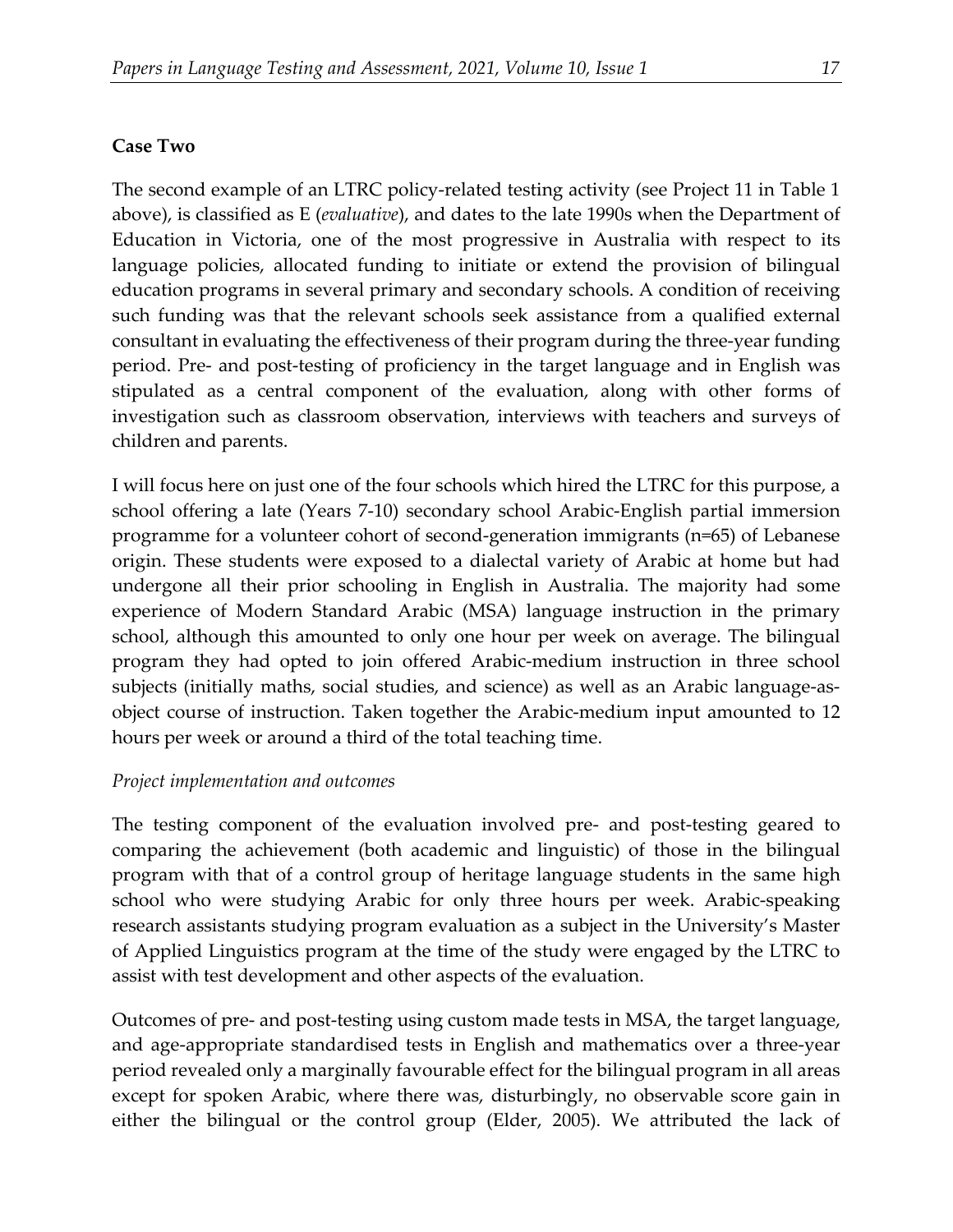measurable progress in spoken Arabic to the fact that, while teaching materials developed for the program were in MSA, there was extremely limited MSA input on the part of the bilingual teachers who, contrary to the conditions stipulated for the bilingual experiment, often resorted to speaking dialects (mostly Egyptian) that were barely intelligible to the students as well as to translating Arabic-medium texts into English to aid student comprehension. Classroom observations also revealed that there were limited opportunities for classroom discussion in Arabic, with the prime focus being reading and writing in what was a predominantly teacher-centred style of instruction. Students therefore persisted with their use of a mix of English and their home dialect, which was not measured by the tests in question. We made various recommendations based on these findings, including that only students with some knowledge of MSA be admitted to the program, that teachers desist from using dialects unfamiliar to the students, that more opportunities be offered for MSA spoken input and output and also that students' dialectinfluenced deviations from MSA should not be unduly penalised, but instead be treated as a bridge to acquiring the standard form (Elder & Mayer-Attenborough, 2000).

#### *Impact of the project*

The impact of the evaluation findings and recommendations was limited by the school's reluctance to take on board the implications of the test results which, in our view, indicated rather limited benefits from the bilingual program. The school had invested enormous effort in mounting the program and was keen to cast the evaluation findings in the best possible light with the parents of the students involved (who had high hopes for the program as a bridge between home and school cultures). They were also anxious to fend off opposition to the program from other teachers who felt the bilingual program was drawing resources away from mainstream curriculum. It was clear that our voice was only one of many at the *experience* level of the policy network and that different participants associated with the school had different views and degrees of investment in the program's outcomes. Also, the school's attitude to our evaluative feedback was no doubt coloured by the LTRC's conflicted role both as shepherd, monitoring and guiding the implementation process, and as inspector, holding the school accountable to the Department of Education which held the purse strings for continuation of the program beyond the immediate 3-year term (Elder, 2009). In the end it was agreed that the final report to the Department of Education would present our own muted conclusions from the test results along with a section indicating the school's more favourable take on the program's achievements and how it intended to respond to our various recommendations. Whether any subsequent adjustments made to the design and delivery of the program were a direct result of our intervention we cannot be sure, given that our association with the school finished when our contract expired.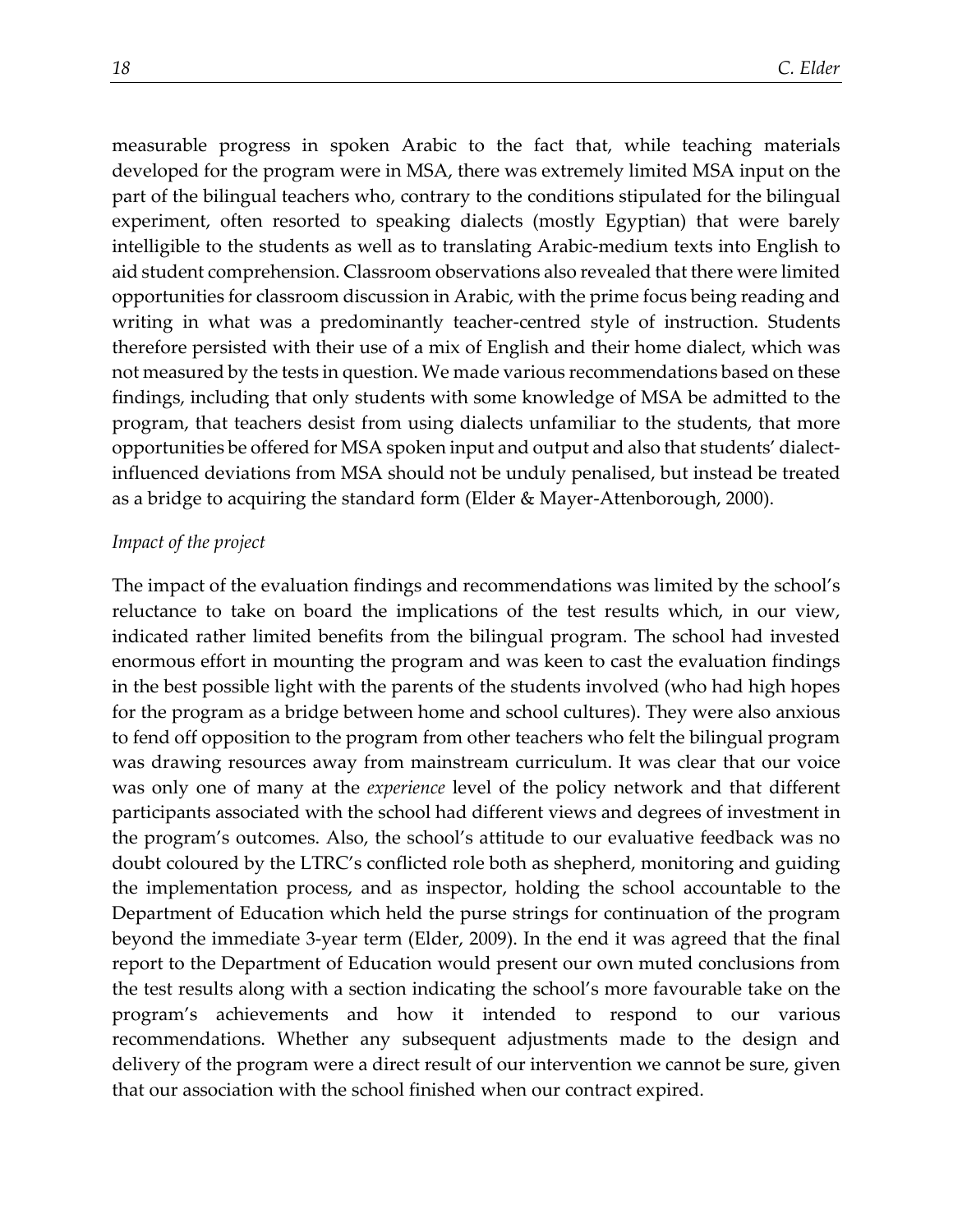It is also difficult to discern the longer-term impact of this and other evaluations we conducted of school bilingual programs in Victoria. The LTRC was only one of a group of consultants evaluating such programs throughout the state, each with different kinds of expertise and varying one from another in how they interpreted the evaluation brief and designed their interventions. Although funding continues for many such programs in Victoria, the Department of Education does not release information about individual school outcomes, and consultants hired for the evaluation by the relevant state schools are legally bound to keep their findings confidential. What we do know is that, some years later, the results of our evaluation report (and those of the other evaluation consultants) were used in a Department instigated meta-evaluation of the state-wide bilingual experiment (Jane et al., 2005). While the findings of this meta-evaluation were also confidential, its authors produced a set of publicly available guidelines for best practice in LOTE education based on the lessons learned from the different programs' experience of implementing the policy. These guidelines can be viewed as a refinement of the Department's initial policy intentions with the potential to influence future LOTE learning initiatives. Also worth noting is the fact that the LTRC evaluators, including the postgraduate students hired to assist with the project, gained valuable expertise from their participation in the project. A number of them have gone on to conduct further freelance consultancies in language and literacy education, contributing in their own right to the shaping of language policy.

## **Case Three**

The third illustrative example of how testing can interface with policy is the Student Achievement in Asian Languages Education Project (SAALE) (Project 19 in Table 1, above) headed by the Research Centre for Languages and Cultures in South Australia in partnership with the LTRC and funded by the Department of Education Employment and Workplace Relations (DEEWR) under the Labour government's National Asian Languages and Studies in Schools Program (NALSSP). The NALSSP, one of a series of initiatives by the Australian government geared to boosting the acquisition of Asian languages by Australian students, had set overly ambitious targets, namely that by the end of their secondary schooling 12% of students nationwide would achieve sufficient fluency in one of 4 priority Asian languages (Chinese, Japanese, Indonesian, and Korean) to engage in trade or commerce in the Asian region. This project (coded G**,** *Guiding* policy formation) was the culmination of a series of testing initiatives over the years (including Projects 9, 14 & 18 in Table 1, above) geared to tempering such targets with evidence, by assessing and describing *actual* school achievement among the highly diverse population of students of Asian languages at 3 different levels of schooling: end of primary school [Year 6/7], mid secondary school [Year 10] and end of secondary school [Year 12]).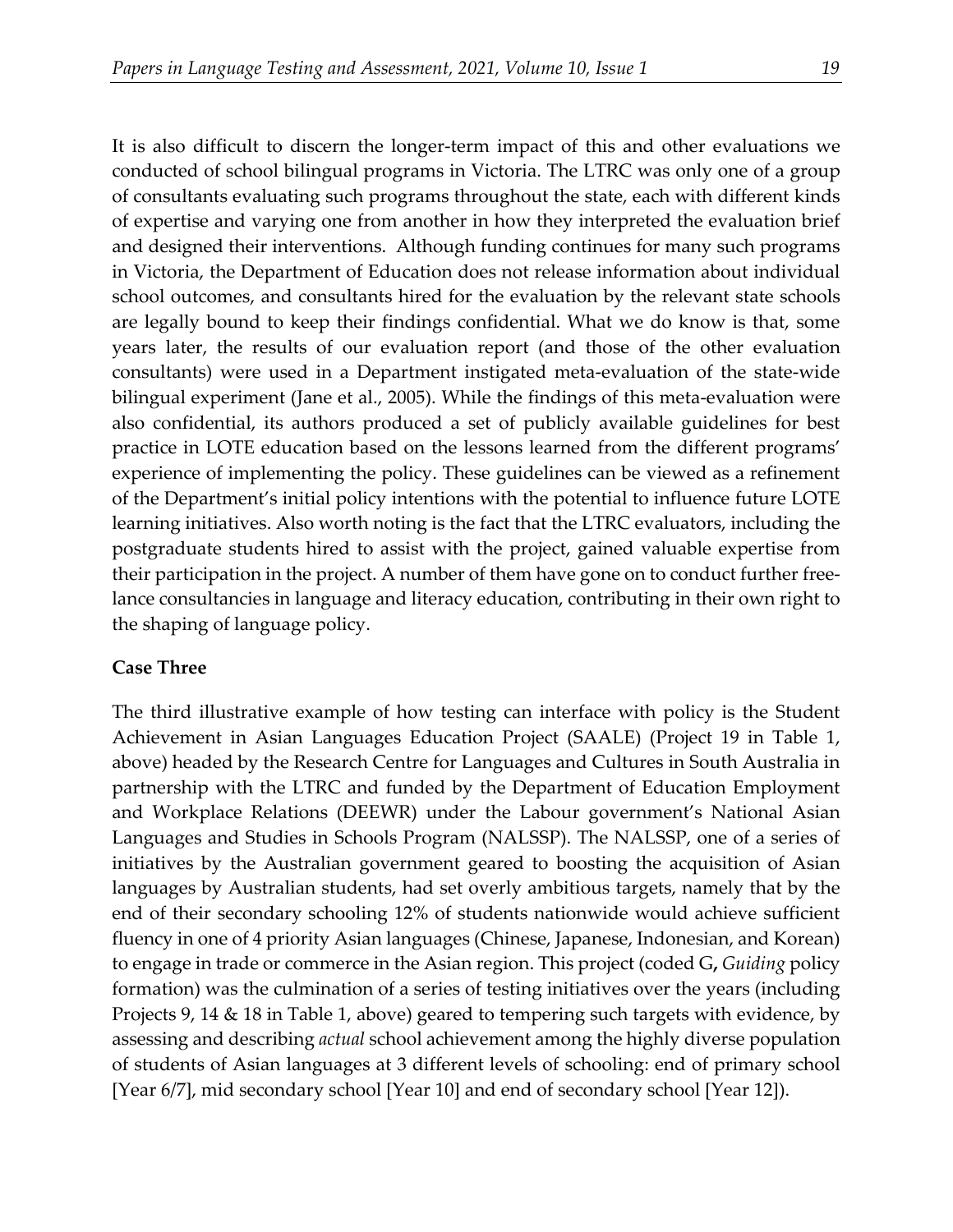# *Project aim and outcomes*

The project set out to investigate the effect of two potentially influential variables on test performance, namely: time-on-task (i.e., frequency, duration, and intensity of priortarget language instruction) and language background (e.g., home exposure to the target language, prior study of other languages). Tests of achievement in each of the four Asian languages were developed and administered to a nation-wide sample of students at each year level, who also supplied data on their language background and prior learning experience (Elder et al., 2012).

Quantitative analysis of test results yielded information about salient learner groupings in each language and about the effect of years of study on learning outcomes, revealing, for example, that language background was a much more powerful and consistent predictor of achievement in all languages than language study in the local school context, particularly in the case of Chinese, where a significant proportion of learners were recent immigrants and had substantial experience of mother tongue (Chinese-medium) schooling in their home country (Scarino & Elder, 2012). Test performances were analysed qualitatively by teams of expert teachers from around the country who drew up profiles of typical achievement reflecting the particularities of the languages studied, including their linguistic and pragmatic features, as well as the diverse learning trajectories of enrolled students<sup>5</sup>. Illustrative samples of performance and the associated commentary drew attention to the variability within each learner sub-group and to the importance of taking individual histories into account when planning teaching and monitoring learning. We argued in our project report (Scarino et al., 2011) that policy ambitions about learning outcomes should be informed by what learners of particular languages bring to the task of school language study. There followed a set of published papers emphasising how the project findings differed for each language (Iwashita, 2012; Kim, 2012; Scrimgeour, 2012; Kohler, 2012).

# *Impact of the project*

Ten years on it is difficult to estimate what aspects of this message were received by policy makers in Australia's capital and how or whether the study's findings about the likely outcomes of school-based language programs will inform future language education policy at national or state level. Australia's history of policy and planning in relation to language learning is full of fits and starts with lessons of the past more often ignored than heeded (Lo Bianco & Slaughter, 2009; Lo Bianco & Aliani, 2013). What we can attest to, however, is the direct and significant impact of this project on the LOTE

<span id="page-16-0"></span><sup>5</sup> These descriptions were formulated for 'High' and 'Average' level learners in each of the language background groupings that emerged as distinct in our statistical analysis of test performance.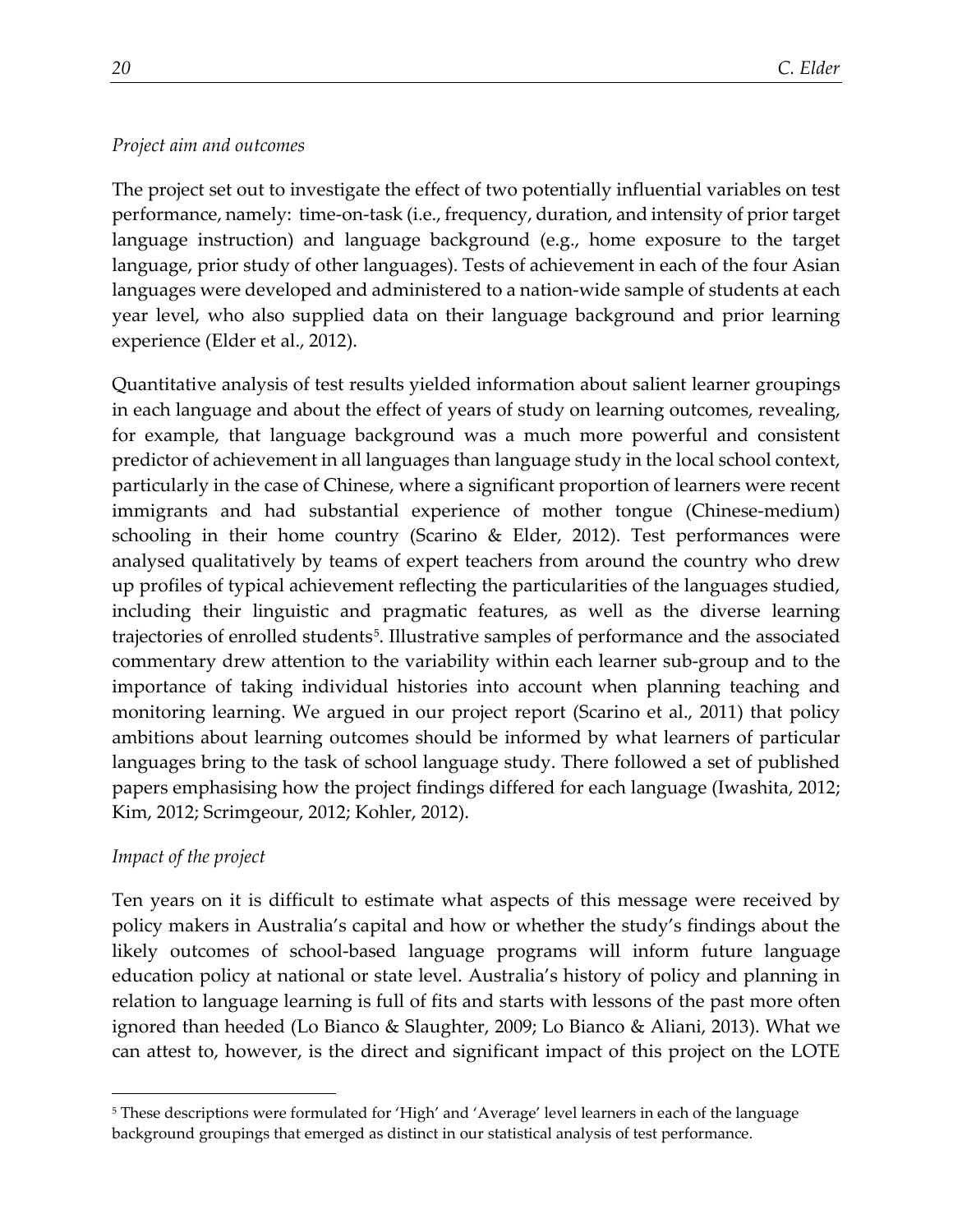component of the Australian Curriculum (n.d.) first approved by the Council of Commonwealth State and Territory education ministers in 2009 and rolled out in Australian schools from 2015. The winding up of the SAALE project coincided with the writing of this national curriculum, with the SAALE project leader and several of the expert teachers in the project team directly involved in its creation. This meant that the descriptive profiles of test performance developed for the SAALE project directly informed the writing of the Achievement Standards for these languages in the new curriculum<sup>[6](#page-17-0)</sup>. The structure adopted for these achievement standards moreover became the model for writing other language specific standards in additional languages for which there was no direct evidence base (at least 13 language-specific frameworks as well as a framework for Aboriginal languages, for Auslan<sup>7</sup>, and for classical languages) (Scarino, personal communication, 2020).

While it is too soon to gauge the impact of the Australian Curriculum (currently under review) on the processes and outcomes of teaching and learning languages in Australian schools, it is a definite improvement that this curriculum formulates standards in language- and context-specific terms, which acknowledge the diverse nature and range of achievements to be expected of learners with different language backgrounds under different program conditions. Previous state-based outcome statements have tended to treat additional languages taught at school as foreign, on the mistaken assumption that English, the official language of Australian schooling, was the common point of departure for all (Elder, 2014).

# **Discussion and conclusion**

The three case studies outlined above have been somewhat simplified due to space constraints but nevertheless give a sense of the complex ecology of policy and planning with its different layers of intent, rhetoric and experience and the multiple parties involved interpreting, responding to, acting on and in some cases revisiting or resisting policy intentions. Language testing expertise, I have tried to show, can have a key role within the policy contexts described, serving different purposes, including to inform (Case Three), to evaluate (Case Two) and to implement (Case One) policy intentions whether this be at the level of the nation, the state, or a particular institution. But language testing activities are just tiny cogs in the larger machinery of policy and planning as Deygers (2021) has emphasised. The impact of our incursions is inevitably diluted by other inputs and constraints and therefore difficult to gauge. Among the complicating factors are the competing agendas, vested interests, and sensitivities of those involved in

<span id="page-17-0"></span><sup>6</sup> <https://www.australiancurriculum.edu.au/f-10-curriculum/languages/>

<span id="page-17-1"></span><sup>7</sup> Auslan is the majority sign language for the Australian deaf community.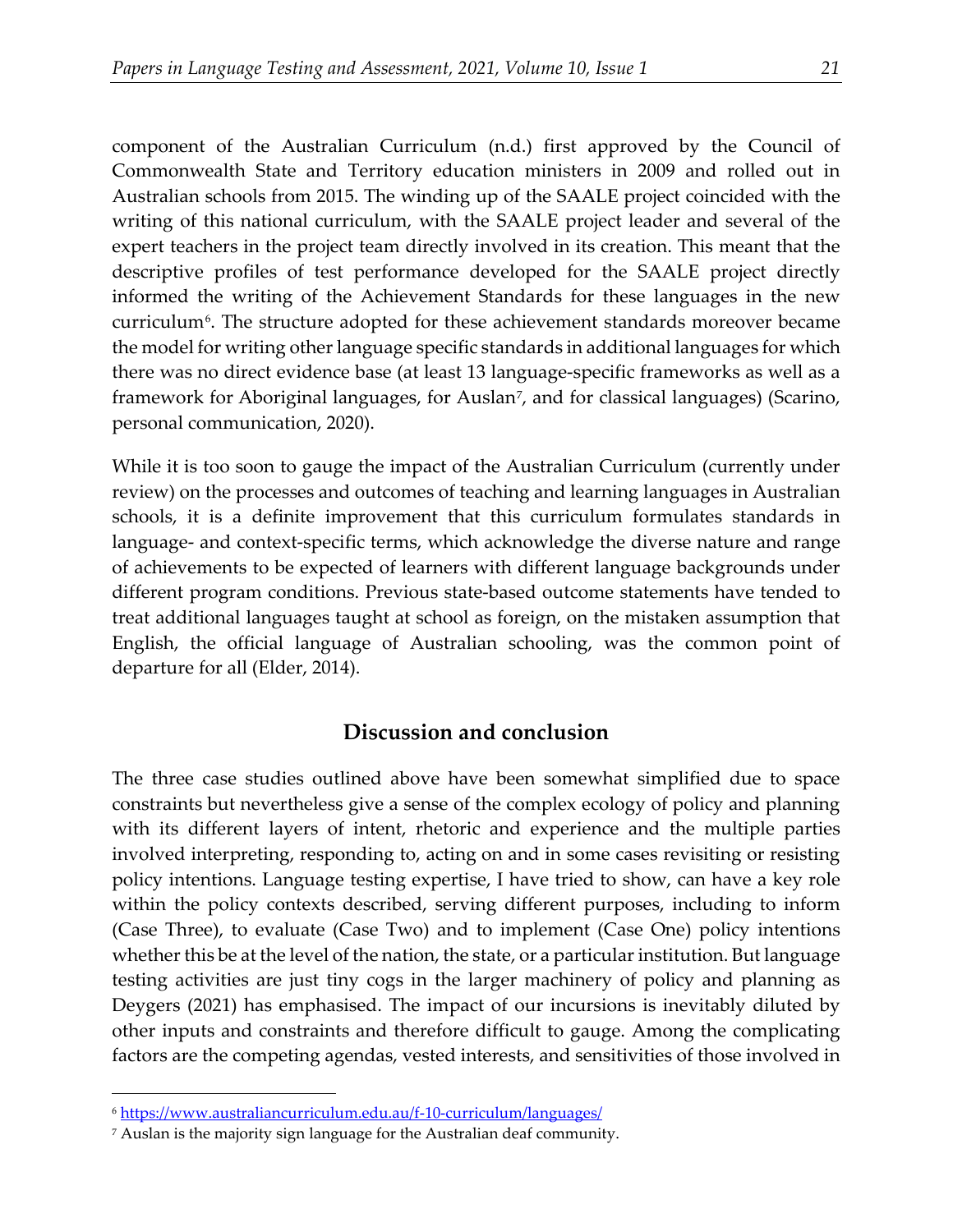policy implementation (especially in Case One), the confused communication channels and power imbalances between different administering bodies and those on the receiving end of policy initiatives (with respect to Case Two).

The case studies have highlighted, more generally, the inchoate nature of policy impact which, as we have seen, may be direct or indirect, can emerge over different time frames, and take unpredictable forms. The most immediate and powerful instance of instrumental impact was observable for Case Three, where serendipitous timing, careful planning, and the proximity of the chief investigator to national networks of authority meant that the project outcomes could provide an evidence base and a structure for a powerful *de facto* policy document, the Australian curriculum (n.d.), the first in Australia's history. This new curriculum can be seen as a distillation of the earlier NASSLP policy, a new statement of intent with the potential to guide language teaching and learning expectations and behaviours throughout the country for the foreseeable future. This influence may well be enhanced by input from the network of expert teachers engaged for the SAALE project, who are now well placed to work for its enactment in schools across the nation and who may well be involved in subsequent cycles of curriculum review. Case Two, as we noted, may well have influenced instrumental decisions about program development at the school level, or indeed about continuing funding for the program itself, but the terms of our consultancy constrained our role with respect to both the school and the government department to whom we were also accountable. Estimating the impact of the LTRC's involvement from the perspective of both these parties would be valuable, but too much time has elapsed for this to be feasible. From our perspective the impact of this intervention was primarily educational, building expertise in program evaluation for those involved and, in the longer term, contributing (indirectly) to a set of principles for effective LOTE teaching devised by subsequent consultants which in turn fed into future educational policy. The impact of Case One was likewise more conceptual than instrumental and took some years to become visible via publications on the subject. Citations from these publications suggest they have influenced the constructs of additional tests of teacher proficiency both at home and abroad and have helped to build the Centre's reputation in the teacher language proficiency domain.

If it is hard to estimate the impact of individual projects, it is even harder to evaluate the overall impact of the Centre's work in the LOTE arena, as represented by the projects listed in Table 1 above. Not all of these have resulted in publications, and many of the reports they have generated are stored in old filing cabinets and unlikely to ever see the light of day. The cumulative experience of conducting these projects has nevertheless built a notable body of expertise and the mere fact of the LTRC's survival as a self-funding centre shows that this expertise continues to be valued. More importantly, there have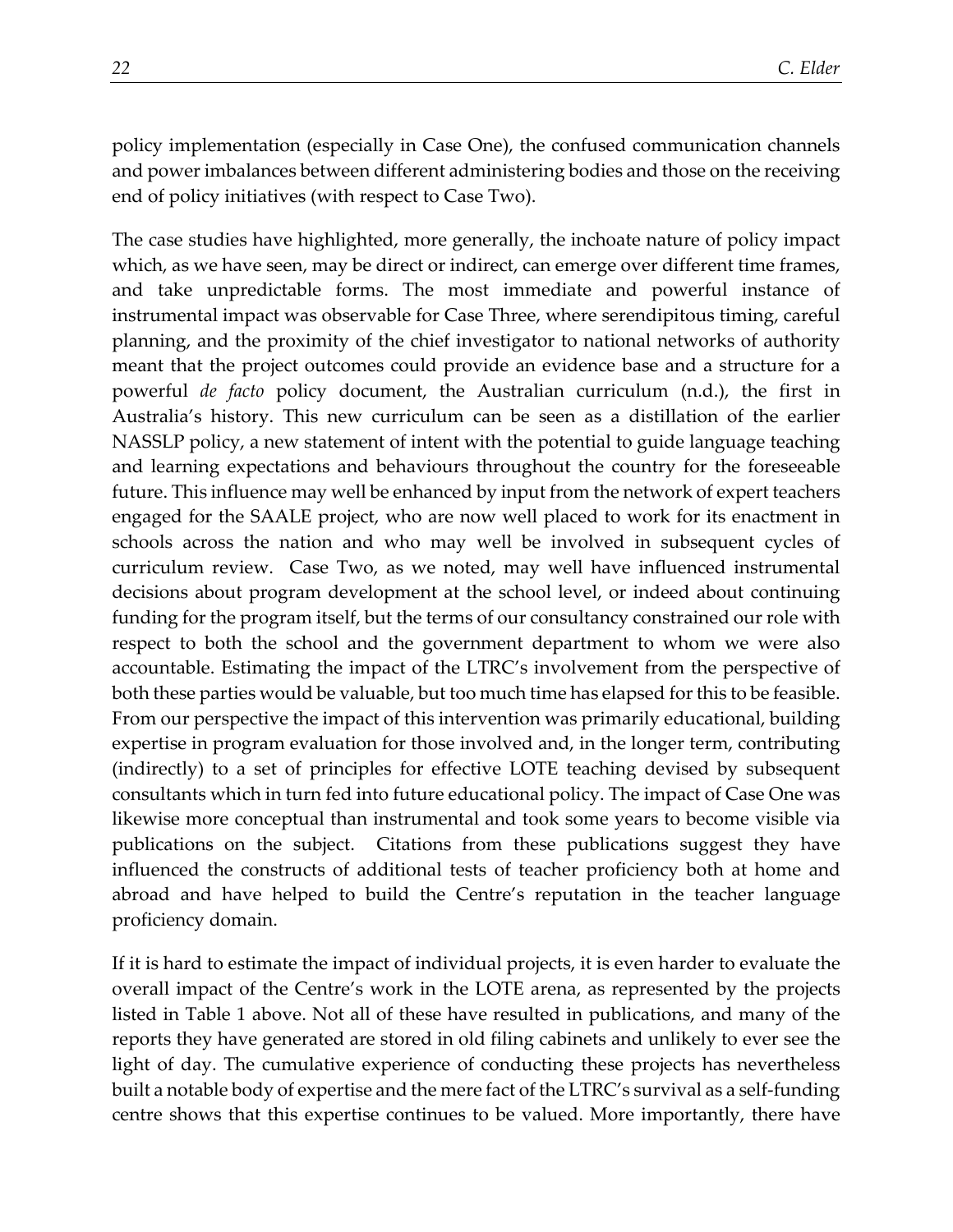been lessons learned from these projects that can inform future relationships with policy makers.

As stated in the literature review above, discussions of test impact have tended to focus how stakeholders, such as teachers and learners or institutional administrators, are affected by a test in use rather than on the broader policy implications of testing activity for policy formation, implementation, or review. Seeing testing activity as part of a policy web (Goldberg, 2006) should make us more conscious of our duty as *policy responsible* professionals to assist decision-makers in navigating the complex challenges they face in bringing about change, while also highlighting the limits of our power. The insights gleaned from the three examples and other LTRC projects over the years are listed as a set of desiderata below.

# *1. Take stock of the policy context*

Taking stock of the policy context should surely be a starting point in any testing activity. This was certainly the case with Case Three, where generous funding allowed us to clarify the intentions, values, and expectations of key policy players from different states and school sectors who were flown from across the country to serve on the project steering committee. By contrast the failure in Project One to fully acquaint ourselves with policy settings in different jurisdictions around Australia may have limited the uptake of our teacher proficiency test in the immediate aftermath of the project.

## *2. Anticipate policy affordances and consequences*

It would also seem important to anticipate the policy affordances and consequences of a testing activity even where these are not specified in the project brief. Chalhoub-Deville (2009) has argued along these lines in her discussion of the role of Social Impact Assessment (SIA) in implementing large-scale educational reform in the United States. SIA, she claims, can improve understandings of past developments and predictions of future change. For Case Two, in hindsight, it would have been useful to seek information from the Department of Education which funded the evaluation component of each bilingual program on the primary goal of the evaluation and the use they intended to make of the evaluation reports – whether these were intended for monitoring of individual school performance for accountability purposes, or primarily formative, in the sense of assisting the Department to refine its overall bilingual policy. Advance understanding of these policy intentions would have guided the evaluation process, helping us to refine the foci of our investigation and to better manage our relationship with the evaluand. For Case Three, we conceived of the potential links between the test outcomes (i.e., the descriptive profiles of performance generated for diverse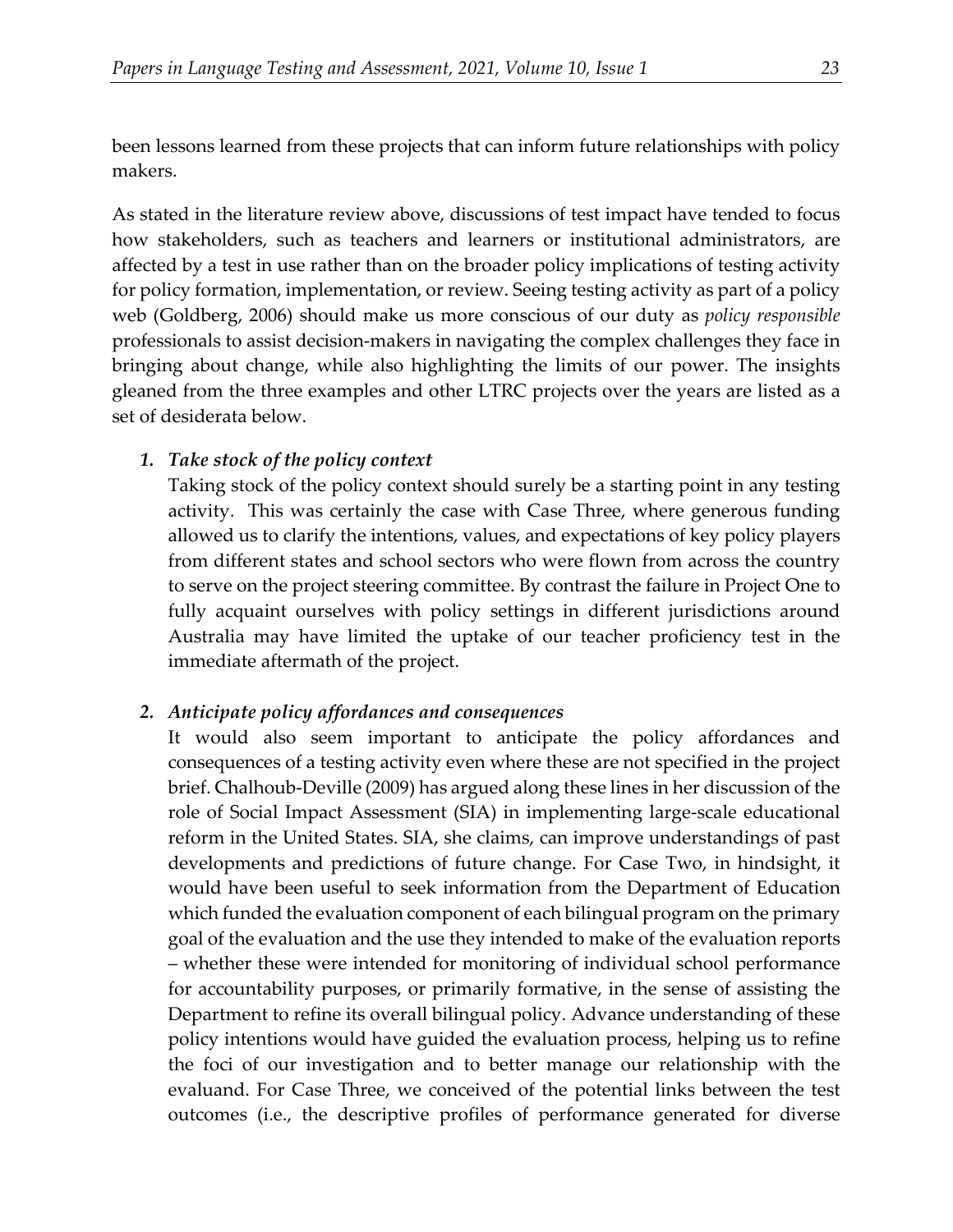learners at various levels of schooling) and the structure and content of the new national curriculum from early on, and this certainly informed the project design and enhanced its impact.

### *3. Plan to maximise policy impact*

Maximising policy impact should be front and centre in project planning. As happened with Case One, impact may be enhanced via dissemination of project findings in reports and academic papers. However, the readership of academic outlets will always be limited. Identifying key influencers of policy and drawing up communication plans and tactics tailored to educating policy makers and influencing their agendas should be a central part of our project design. The program evaluation literature, sadly neglected in our field, offers insights on ways to foster the utilization of project findings (e.g., Patton, 2003, Owen 2006). So too does the growing literature on science communication oriented to building stakeholder understanding (Pill & Harding, 2019) and to bridging the divide between evidence and policy (e.g., Cairney & Kwiatkowski, 2017; Boswell & Smith, 2017), a challenge which universities are now taking seriously (e.g., Smith & Stewart 2017).

### *4. Build evaluation of policy impact into project planning*

While, as has been demonstrated, policy impact is seldom immediate, visible, or predictable, we should nevertheless make conscious efforts to monitor evidence of policy uptake, whether instrumental or conceptual (Nutley et al., 2007), at any level of the policy web during the life of a project and beyond. The metrics we might use for such an exercise are various, ranging from lists of deliverables, to documented exchanges with clients and other stakeholders, to counts of citations in policy documents and academic outlets, and to other tangible evidence of response to policy recommendations. Defining what would constitute impact for a given project and including mechanisms for evaluating it in our contract with the client might go some way to alleviating the difficulties faced in relation to Case Two, where commissioned reports and their recommendations on the bilingual education programmes have remained hidden from the public eye and decisions on the bilingual education initiative are made behind closed doors.

In conclusion, while we can seldom claim direct causal relationships between our testing interventions and policy outcomes, given our limited influence as just one of the many players within the multiple strands of the policy web, documenting the policy aims and diffuse uptake of our projects remains important. It allows us, as language testing practitioners, to reflect on past practices, temper our expectations and refine our future interventions to render them as effective as possible. This kind of self-monitoring will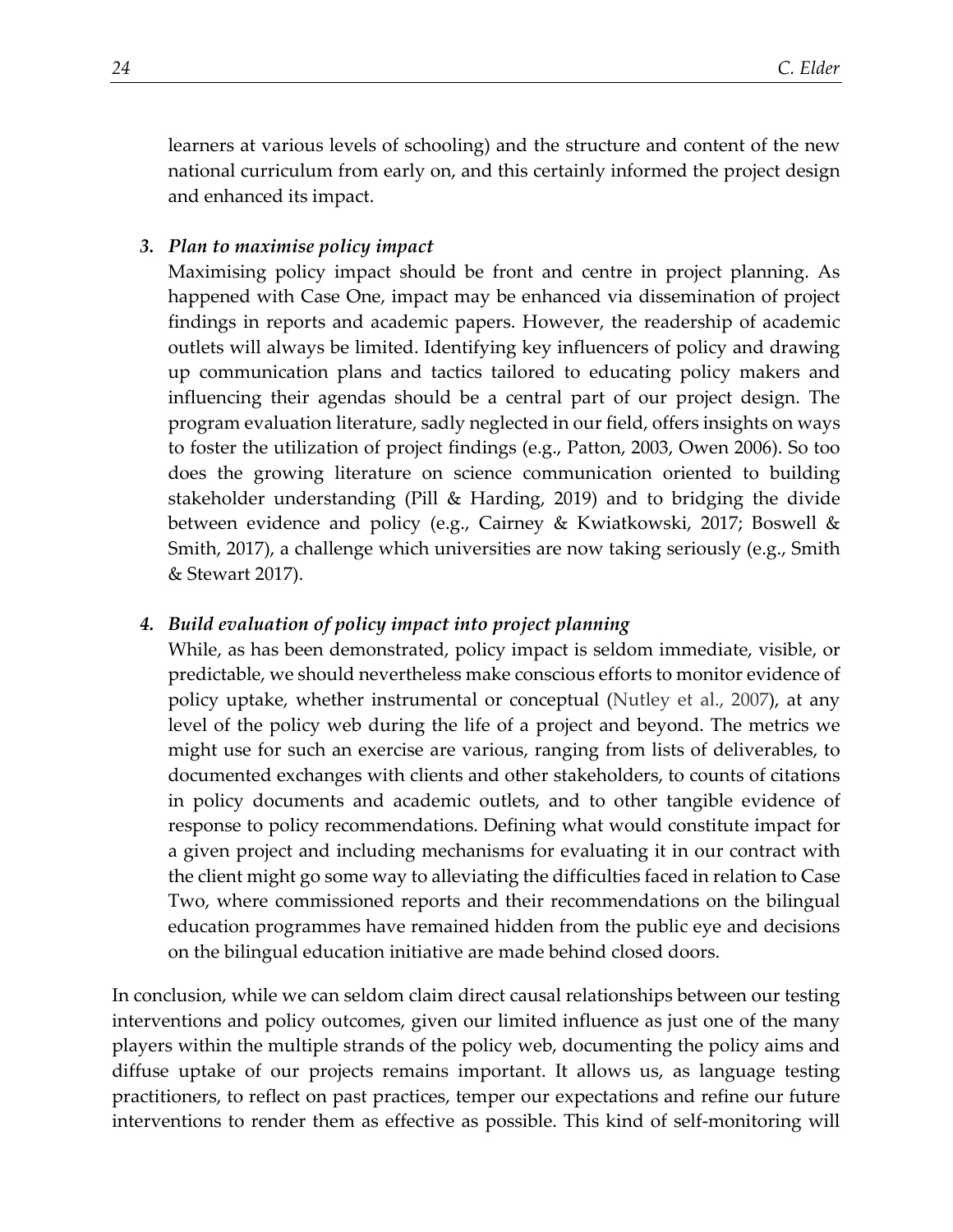surely help to build a 'professional milieu' (Davies, 1997) and to render ourselves publicly accountable. The experience of the Language Testing Research Centre (LTRC) accrued over the 30 years of its operation, however, invites a broader conceptualisation of professional accountability beyond that defined by Bachman and Palmer (2010) as "being able to demonstrate to stakeholders that the intended uses or our assessments are justified" (p. 92). Such a formulation positions language testers merely as defending the validity of their instruments, rather than as experts contributing to knowledge exchange in the larger policy arena. Accountability for language testing, if it is to consider itself a mature field, should surely be more outward-looking. It should not be just about justification of intentions but also about demonstrating responsiveness, within the limits of our expertise and influence, to the needs of stakeholders at all levels of the policy web in a manner conducive to informed formulation, enactment, and evaluation of policy agendas.

### **References**

- Australian Curriculum (n.d.). *Languages.* https://www.australiancurriculum.edu.au/f-10 curriculum/languages/
- Bachman, L., & Palmer, A. (2010). *Language assessment in practice.* Oxford University Press.
- Ball, S. J. (1993). What is policy? Texts, trajectories and toolboxes. *Discourse 13*(2), 10–17. https://doi.org/10.1080/0159630930130203
- Boswell, C., & Smith, K. (2017). Rethinking policy "impact": Four models of researchpolicy relations. *Palgrave Communications 3*, Article 44. https://doi.org/10.1057/s41599-017-0042-z
- Bunch, M. B. (2011). Testing English language learners under No Child Left Behind. *Language Testing 28*(3), 323–341. https://doi.org/10.1177/0265532211404186
- Cairney, P., & Kwaitowski, R. (2017). How to communicate effectively with policy makers: Combine insights from psychology and policy studies. *Palgrave Communications 3*, Article 37. https://doi.org/10.1057/s41599-017-0046-8
- Chalhoub-Deville, M. (2009). The intersection of test impact, validation, and educational reform policy. *Annual Review of Applied Linguistics, 29*, 118–131. https://doi.org/10.1017/S0267190509090102
- Davies, A. (1997). Demands of being professional in language testing. *Language Testing, 14*(30), 328–329. https://doi.org/10.1177/026553229701400309
- Deygers, B. (2021, April). *Language testing ethics, and our place in the ecosystem* [Plenary presentation]. The 1st ALTE International Digital Conference.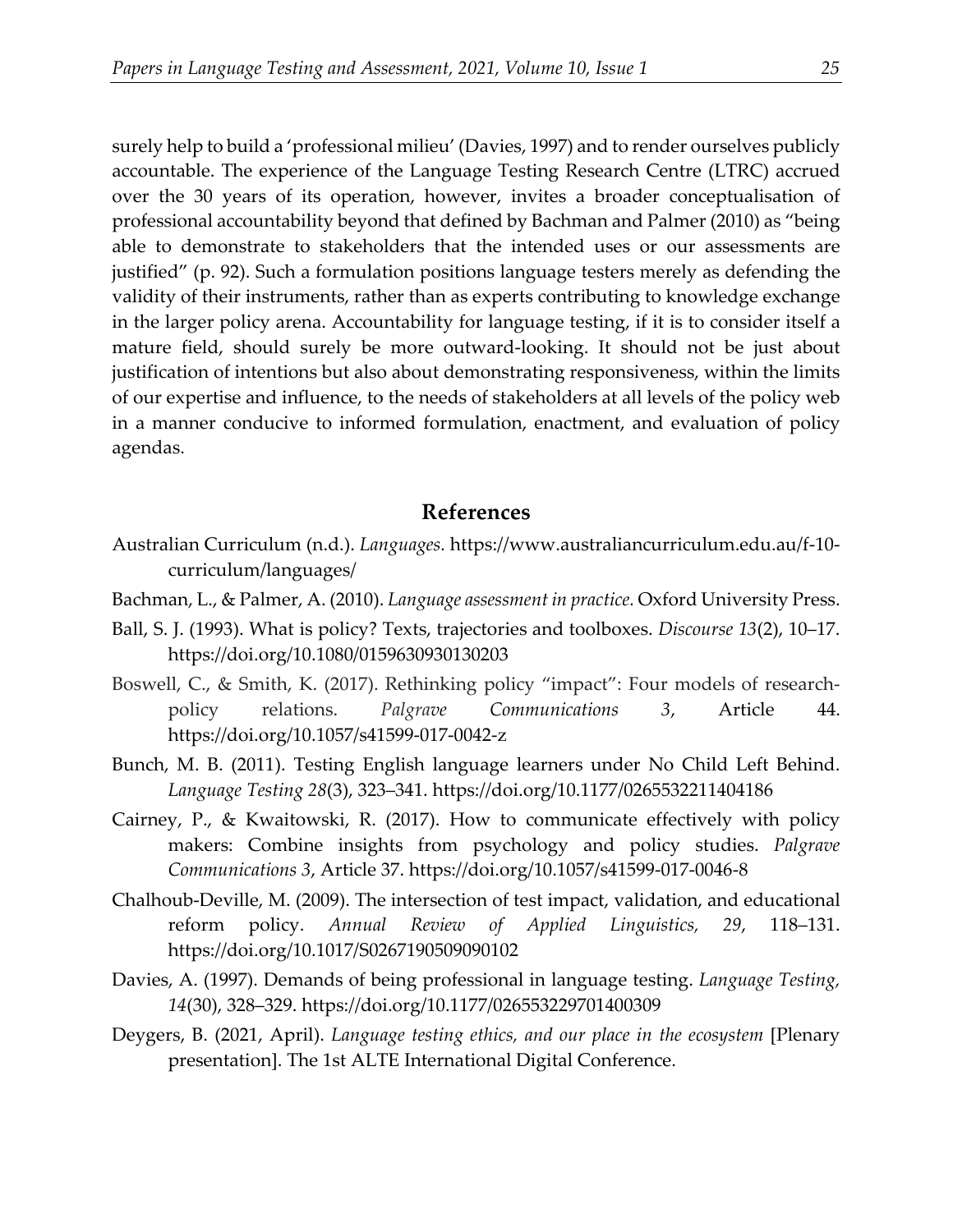- Deygers, B., & Malone, M. E. (2019). Language assessment literacy in university admission policies, or the dialogue that isn't. *Language Testing*, *36*(3), 347–368. https://doi.org/10.1177/0265532219826390
- Dunlop, C. A., & Radaelli, C. M. (2018). The lessons of policy learning: Types, triggers, hindrances and pathologies. *Policy & Politics, 46*(2), 255–272. https://doi.org/10.1332/030557318X15230059735521
- Dwyer, M. (2002). On New York's assessment policy: A perspective from the field. Teachers College, *Studies in Applied Linguistics & TESOL, 2*(1), 1–8. https://doi.org/10.7916/salt.v2i1.1648
- Elder, C. (1993a). *The proficiency test for language teachers: Italian. Volume 1: Final report on the test development process*[National project report for Department of Employment, Education and Training]. Language Testing Research Centre, University of Melbourne.
- Elder, C. (1993b). *The proficiency test for language teachers: Italian. Volume 2: Appendices* [National project report for Department of Employment, Education and Training]. Language Testing Research Centre, University of Melbourne.
- Elder, C. (1994). Performance testing as benchmark for foreign language teacher education. *Babel: Journal of the Federation of Modern Language Teachers Associations, 29* (2), 9–19. (Also in *Melbourne Papers in Language Testing, 3*[1], 1–26).
- Elder C. (2001). Assessing the language proficiency of teachers: Are there any border controls? *Language Testing*, *18*(1), 149–170. https://doi.org/10.1177/026553220101800203
- Elder, C. (2005). Evaluating the effectiveness of heritage language education. What role for testing? *International Journal of Bilingualism and Bilingual Education*, *8*(2&3), 198– 212. https://doi.org/10.1080/13670050508668607
- Elder, C. (2009). Reconciling accountability and development needs in heritage language education: A challenge for the evaluation consultant. *Language Teaching Research*, *13*(1), 15–34. https://doi.org/10.1177/1362168808095521
- Elder, C. (2014). Reflecting the diversity of learner achievements in first and additional languages: Towards context-specific language standards. In B. Spolsky, O. Inbar-Lourie, & M. Tannenbaum (Eds.), *Challenges for language education and policy: Making space for people* (pp. 52–64). Routledge.
- Elder, C., & Kim, S-H. (2014). *Assessing teachers' language proficiency.* In A. Kunnan. (Ed.), *The companion to language assessment* (Vol. 1, pp. 1–17). John Wiley & Sons. https://doi.org/10.1002/9781118411360.wbcla138
- Elder, C., Kim, H., & Knoch, U. (2012). Documenting the diversity of learner achievements using common measures. *Australian Review of Applied Linguistics*, *35*(3), 251–270. https://doi.org/10.1075/aral.35.3.02eld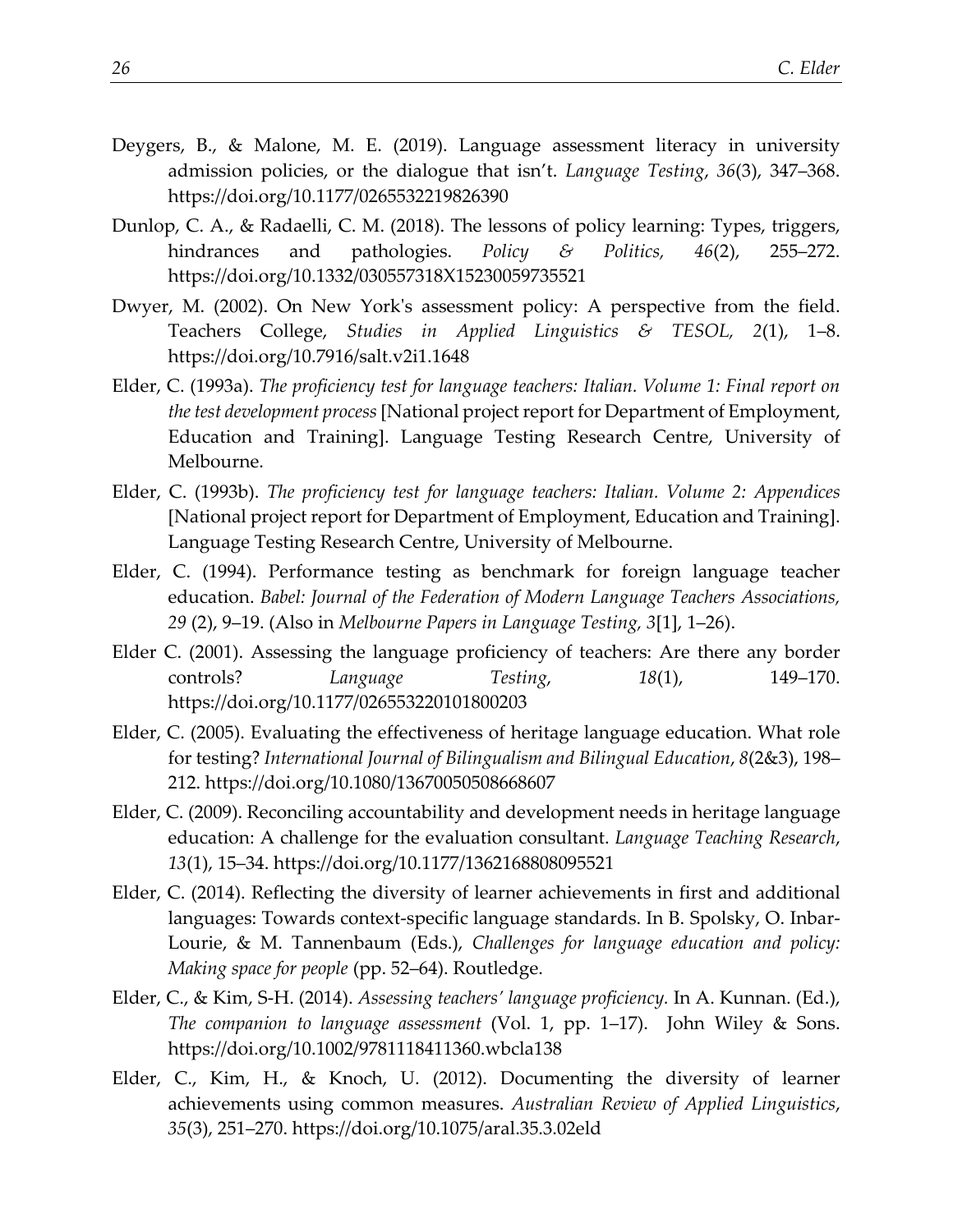- Elder, C., & Mayer Attenborough, C. (2000). *'Seaview' secondary college Arabic-English bilingual program* [External evaluator's report]. Language Testing Research Centre, University of Melbourne.
- Gale, T. (1999). Policy trajectories: Treading the discursive path of policy analysis. *Policy Trajectories*, *20*(3), 393–407. https://doi.org/10.1080/0159630990200304
- Ginther, A., & Yan, X. (2017). Interpreting the relationships between TOEFL iBT scores and GPA: Language proficiency, policy, and profiles. *Language Testing, 35*(2), 271– 295. https://doi.org/10.1177/0265532217704010
- Goldberg, M. P. (2006). Discursive policy webs in a globalisation era: A discussion of access to professions and trades for immigrant professionals in Ontario, Canada. *Globalisation, Societies and Education, 4*(1), 77–102. https://doi.org/10.1080/14767720600555103
- Hill, K. (1996). *The Asian languages proficiency project: Indonesian* [Final report prepared for the Department of Employment, Education, Training and Youth Affairs]. Language Testing Research Centre, University of Melbourne.
- Iwashita, N. (2012) Cross-linguistic influence as a factor in the written and oral production of school-age learners of Japanese in Australia. *Australian Review of Applied Linguistics, 35*(3), 290–311. https://doi.org/10.1075/aral.35.3.04iwa
- Iwashita, N., & Brown, A. (2005). *LOTE proficiency test for teachers: Japanese* [Final report]. Language Testing Research Centre, University of Melbourne.
- Jane, G., Griffiths, B., Russell, J., & Nicholas, H. (2005). *Review of the implementation and outcomes of the designated bilingual programs in primary and secondary schools* [Confidential final report submitted to the Victorian Department of Education and Training].
- Johnson, D. C., & Johnson, E. J. (2014). Power and agency in language policy appropriation. *Language Policy, 14*(3), 221–243. https://doi.org/10.1007/s10993-014- 9333-z
- Kim, S-H. (2012). Learner background and the acquisition of discourse features of Korean in the Australian secondary school context. *Australian Review of Applied Linguistics, 35*(3), 339–358. https://doi.org/10.1075/aral.35.3.06kim
- Knoch, U., & Macqueen, S. (2020). *Assessing English for professional purposes.* Routledge. https://doi.org/10.4324/9780429340383
- Kohler, M. (2012). How does *time-on-task* affect the achievement of early and late starters in Indonesian schools? *Australian Review of Applied Linguistics 35*(3), 271–289. https://doi.org/10.1075/aral.35.3.03koh
- Lo Bianco, J. (1987). *National policy on languages.* Australian Government Publishing Service.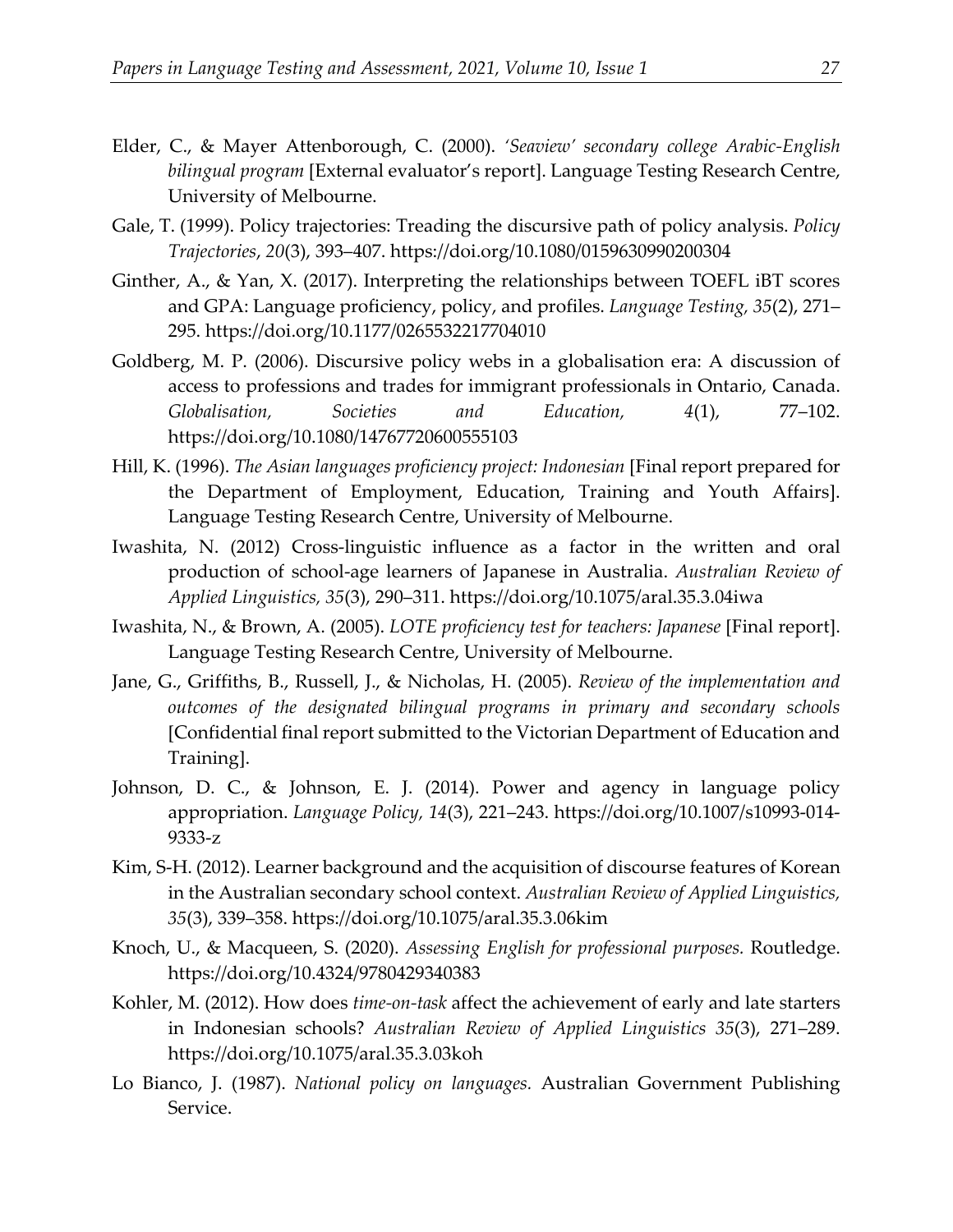- Lo Bianco, J. (2001). Policy literacy. *Language and Education*, 15(2&3), 212–227. https://doi.org/10.1080/09500780108666811
- Lo Bianco, J. (2019). Talking to the Pollies: Academic researchers and public officials. In C. Roever & G. Wigglesworth (Eds.), *Social perspectives on language testing: Papers in honour of Tim McNamara* (pp. 89–114). Peter Lang.
- Lo Bianco, J., & Aliani, R. (2013). *Language planning and student experiences: Intention, rhetoric* and *implementation*. Multilingual Matters. https://doi.org/10.21832/9781783090051
- Lo Bianco, J., & Slaughter, Y. (2009). *Second languages and Australian schooling* (Australian Education Review No. 54). Australian Council of Educational Research.
- McNamara, T. (2009). Language tests and social policy: A commentary. In G. Hogan-Brun, C. Mar-Molinero, & P. Stevenson (Eds.), *Discourses on language and integration: Critical perspectives on language testing regimes in Europe* (pp. 153–164). John Benjamins. https://doi.org/10.1075/dapsac.33.12nam
- McNamara, T. (2011). Managing learning: Authority and language assessment. *Language Teaching, 44*(4), 500–515. https://doi.org/10.1017/S0261444811000073
- Menken, K. (2008). High-stakes tests as de facto language education policies. In E. Shohamy & N.H. Hornberger (Eds.), *Encyclopedia of language and education* (2nd ed., Volume 7: Language testing and assessment, pp. 401–413). Springer. https://doi.org/10.1007/978-3-319-02261-1\_25
- Nicholas, H., Moore, H., Clyne, M., & Pauwels, A. (Eds.) (1993). *Languages at the crossroads: The report of the national enquiry into the employment and supply of teachers of languages other than English.* National Language and Literacy Institute of Australia.
- Nicholas, H. (1997). Language proficiency outcomes for intending teachers [Report prepared for the Victorian LOTE proficiency forum].
- Nutley, S. M., Walter, I., & Davies, H. T. (2007). *Using evidence: How research can inform public services*. Policy Press.
- Owen, J. M. (2006). *Program evaluation: Forms and approaches* (3rd ed). Routledge. https://doi.org/10.4324/9781003116875
- Patton, M. (2003). Utilization-focussed evaluation. In K.T. & D. L. Stufflebeam (Eds.), *International handbook of educational evaluation* (Vol. 9, pp. 223–244). Springer. https://doi.org/10.1007/978-94-010-0309-4\_16
- Pill, J., & Harding, L. W. (2019). A most engaging scholar: Tim McNamara and the role of language testing expertise. In C. Roever, & G. Wigglesworth (Eds.), *Social perspectives on language testing: Papers in honour of Tim McNamara* (pp. 217–228). Peter Lang.